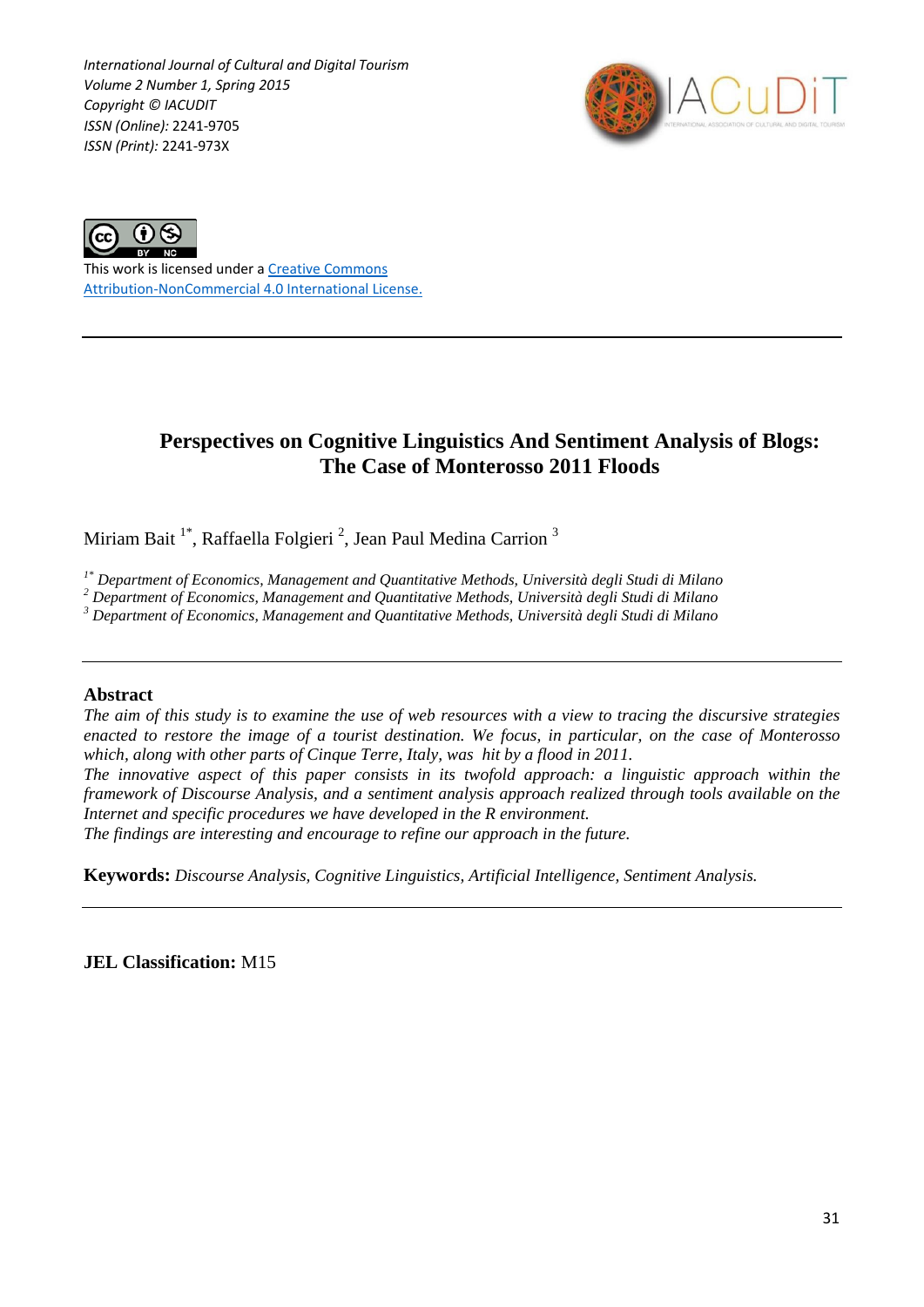### **1. Introduction**

This study is part of an ongoing research project on tourism communication on the web. Specifically, it reports on an exploratory analysis of the communicative strategies displayed by blogs to restore the image of a top tourist destination of the Italian Riviera, Monterosso al Mare, where a serious flood took place on 25th October 2011.

The flood hit a wide coastal area from Liguria to Tuscany, but in particular the Cinque Terre, a UNESCO World Heritage site, and a National Park. Our study started on the discursive forms of (inter)action enacted to rebuild the image of a tourist destination collecting web texts taken from two websites maintained by the city council of Monterosso1, from online newspapers, and from blogs. We soon realized that blogs are more worthy of attention because of their paramount global potential as participatory communication tools and their interesting language traits..

The analysis performed in this study is based on a cognitive linguistic approach because we analyze not only texts, but their impact on readers' emotions and cognition mechanisms to evaluate their general involvement.

To complete our analysis, we used tools and methods of Artificial Intelligence and performed a sentiment analysis of the contents of the two selected websites, and of the general feelings generated on the web by the event, that were detected by users' tweets.

This paper is thus divided as follows: in section two, we introduce the reasons why we decided to consider blogs our main starting point for the analysis. We then present methodology, which is based on a cognitive linguistic approach. In the last section results are shown and discussed.

The third paragraph is devoted to the sentiment analysis. Here, we introduce an overview of this type of analysis and the general principles we have followed. Then, we present the tools and methods we selected, and, finally, we discuss the obtained results.

In the last section we draw some general conclusions as a result of the two performed analyses.

## **2. The Cognitive Linguistic Approach**

### *2.1 Blogs: What And Why*

The starting point is, not surprisingly, the Internet, a virtual public sphere (Habermas 2006), which provides a shared pool of key information and instructions about a place hit by a natural disaster, contributing therefore to constructing and reconstructing its image.

The blog seems to be the fastest growing computer-mediated communication genre. The three main constitutive features are the reverse chronology of its entries, the frequent updating and the combination of links with personal commentary (Miller /Shepherd 2004:4; Herring/Kouper et al. 2005:1). Scholars have long debated the origin of blogs. Some authors – mainly bloggers themselves - claim they are an example of new web-native genres (Blood 2000), just as social networks. Others, in line with Todorov who claimed that "a new genre is always a transformation of an earlier one" (1990: 15), recognize 'antecedents' and therefore talk about 'genre migration' of pre-existing genres, adapted to fully exploit the opportunities offered by the electronic/hypertextual format, or better a "remediation" (Bolter 2001), in the sense that a newer medium takes the place of an older one, borrowing and reorganizing its features.

Possible antecedents can be personal diaries and journals, if not the curio collection or scrapbooks. Whatever the case, it follows that blogs manage to convey a paramount sense of personal authenticity and trigger expectations from the public. The blog allows the author to share his/her views on a variety of subjects directed to a potentially global, but more often local, public. But at the same time, it engages its audience and invites them to respond and interact with the content produced by the blogger.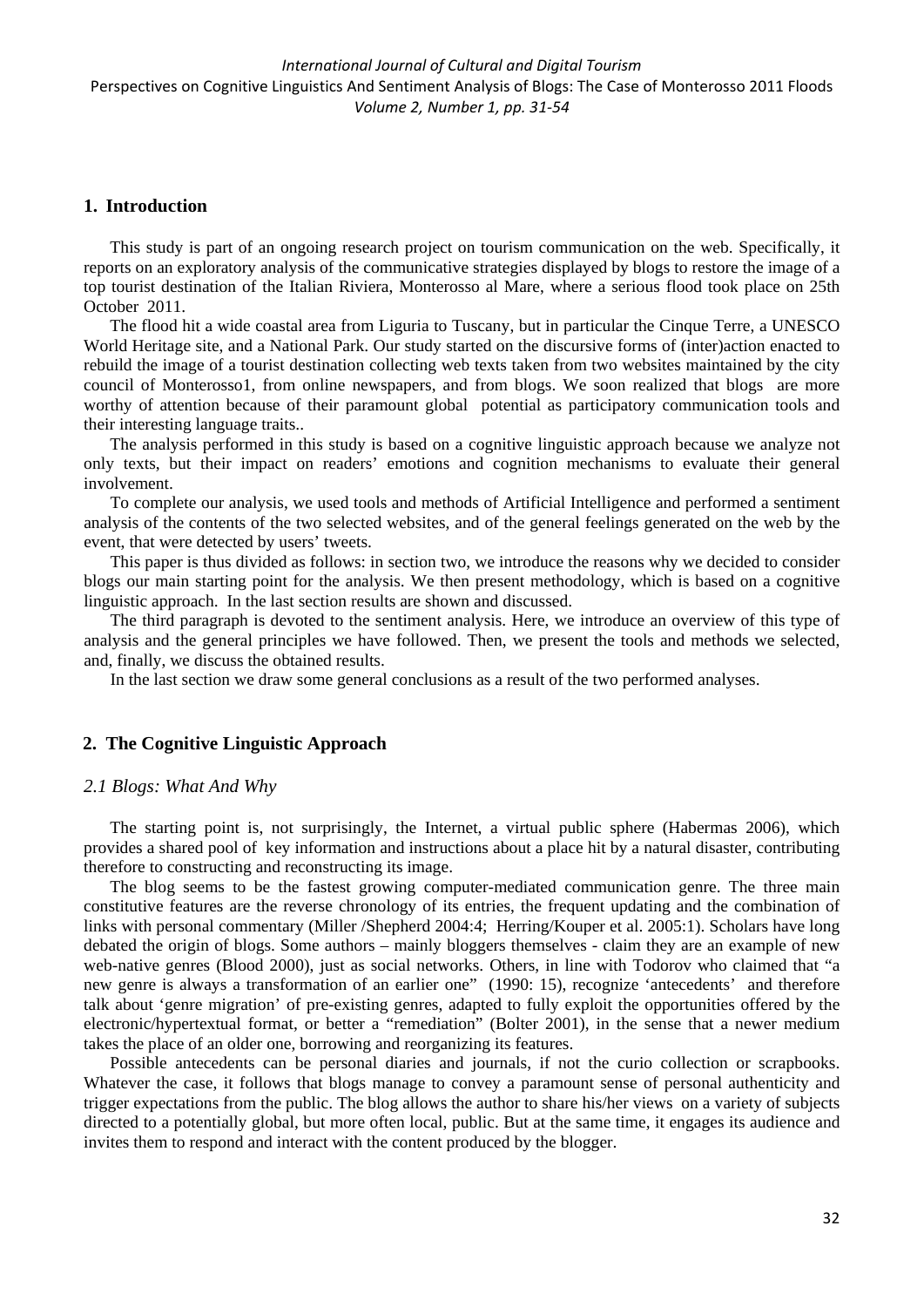Our case study illustrates how bloggers establish their own independent perspective on destinations and provide neutral and more reliable information which can be effective in (re)building a destination's image (Johnson /Kaye 2007).

Through the case-study of Monterosso, we will try to track possible origins and derivations of the genre examining the features of blogs informing the web community of the disaster, supporting rebuilding and contributing to image reconstruction.

### *2.2 The Linguistic Analysis*

Firstly, the study aims at investigating the discursive strategies used in blogs to respond to the crisis and restore the image of the area, drawing on principles and analytical tools in Discourse Analysis tradition (Fairclough 1989, 1992, 1995) and on the narrative theory of Labov (Labov and Waletzky 1967, Labov 1997).

To address our research issue, we have collected a dataset of web texts from 27 blogs in the period spanning from October 25th, 2011 to February 29th, 2012.

We will start by presenting who the participants (the voices) are in the texts selected and to what extent they may be interpreted as active social agents in the interaction. As our dataset is too limited (15245 words) to allow a quantitative analysis using frequency measurement, we decided to explore the quantitative distribution of words through a visualization realized using an on-line application called Wordle<sup>2</sup> generating word clouds based on the frequency of the words in a text.

In the following paragraph, we will discuss the results obtained by this first analysis.

### *2.3 Discussion And Obtained Results*

**Figure 1.** The cloud obtained using Wordle.



As you see from the "cloud" shown in Figure 1, the main voices are Monterosso (also named "the town", "the village"), the people of Monterosso (also referred to as "the population", "the Monterossini", "the townspeople", "the residents", "the community"), the people who helped ("trained emergency workers", "mud angels", "volunteers"), and the administration (the "township" of Monterosso, "the mayor").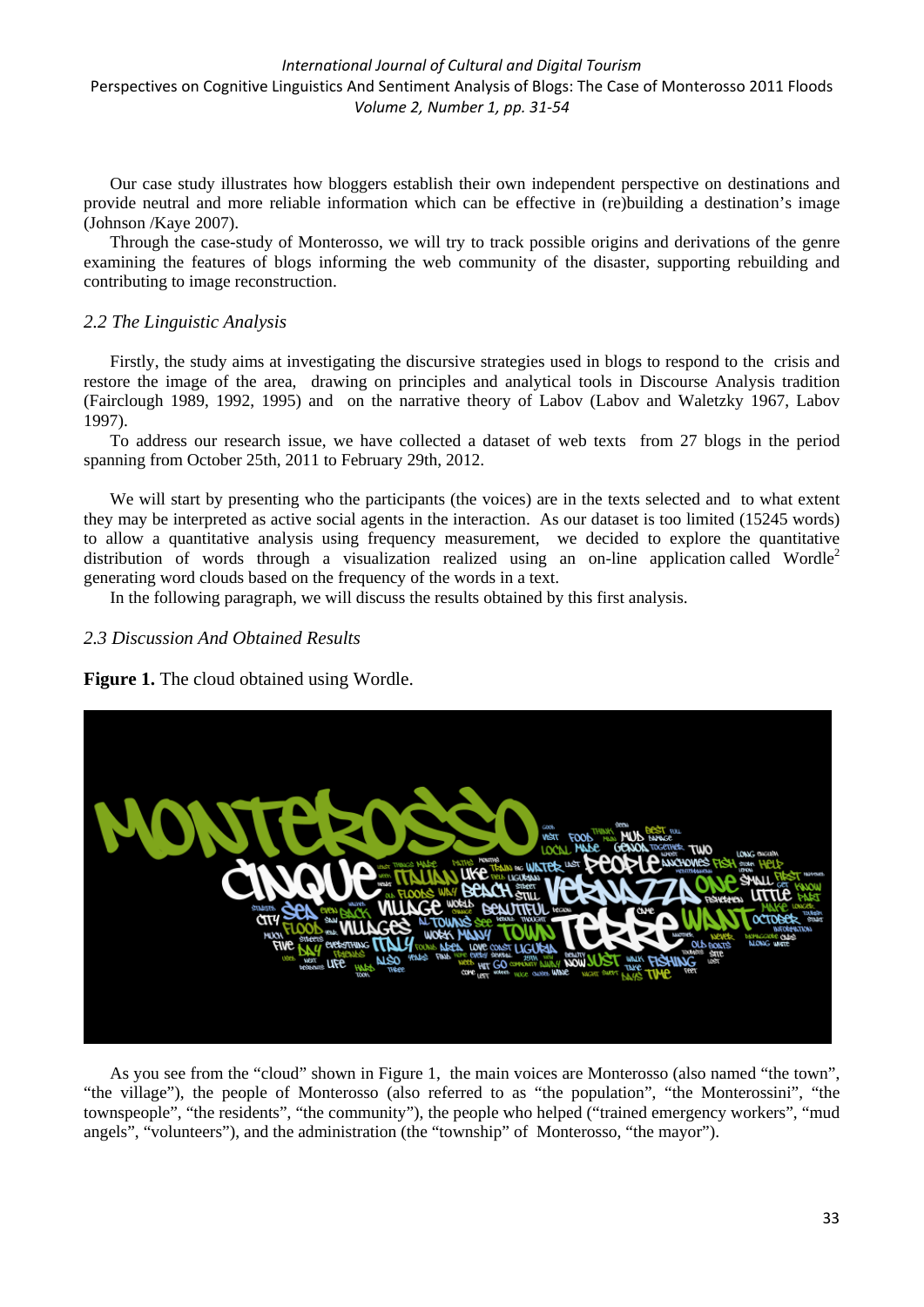Not surprisingly, Monterosso, is the most frequent word used, together with The Cinque Terre, and Vernazza another village hit by the flood. But, on close sight, what is interesting to note is that Monterosso is mostly represented as performing an active role, or better, is personified:

- (1) Monterosso has not slept
- (2) Monterosso is gradually getting back on its feet

The representation of Monterosso as a 'doer' is counterbalanced by other examples where the city features in object position, that is to say it is 'acted upon':

- (3) Monterosso was buried
- (4) …backbreaking work that is being done to get Monterosso back on its feet.

Monterosso's active response is well depicted in bloggers' texts which support the constant activity of fundraising but also give account of the tragic consequences of the flood,

(5) Many of you have asked for more information concerning the floods that hit Liguria last week (thanks again, And for yesterday's note!). Your best bet at the moment is to follow the blogs and blog posts by people on the ground.

and remind tourists of the attractiveness of this region:

(6) The village of Monterosso possesses that element that is lacking in modern society. The people here know each other. The people here even care for each other. Many a wave and a smile are exchanged by the locals throughout the day.

Moreover – and more surprisingly – despite being non-professional blogs, they provide the most detailed 'technical' information concerning the area:

(7) Monterosso is recovering quickly and will almost certainly be in perfect working order by the time the tourists start trickling in spring/summer 2012.

Blogs are obviously multy-party spoken text genres characterized by a high degree of what Bakhtin defines 'dialogism' (1981), the simultaneous and often dialectic presence of the voice of the writer and of the reader. Therefore, blogs are characterized by the frequent use of interpersonal pronouns, i.e. I, we and you. In some cases, blogs are more similar to written monologue, in other cases the dialogic interaction prevails because most blogs feature comments which react to or comment on the content of relevant posts. The use of posts, commentary and links contribute to realizing a peculiar kind of interaction, favouring a sense of community among bloggers.

The first person "I" is used to share personal memories about Monterosso and one gets the impression that these people are "speaking" to us and "speaking" with us.

(8) …this group of five seaside villages is probably one of Italy's most scenic travel destinations. I can confirm this as I have visited the Cinque Terre area on a few occasions, such as when I stayed at the [Soviore](http://italychronicles.com/knowing-italy-le-cinque-terre/) sanctuary which lies in the hills above Monterosso.

(9) I have stayed in Monterosso three times and it saddens me to see this.

The "I" characterizing the online environment, in the form of blogs, is relevant as it influences interactions aimed at supporting participation, partnership, and interconnectedness.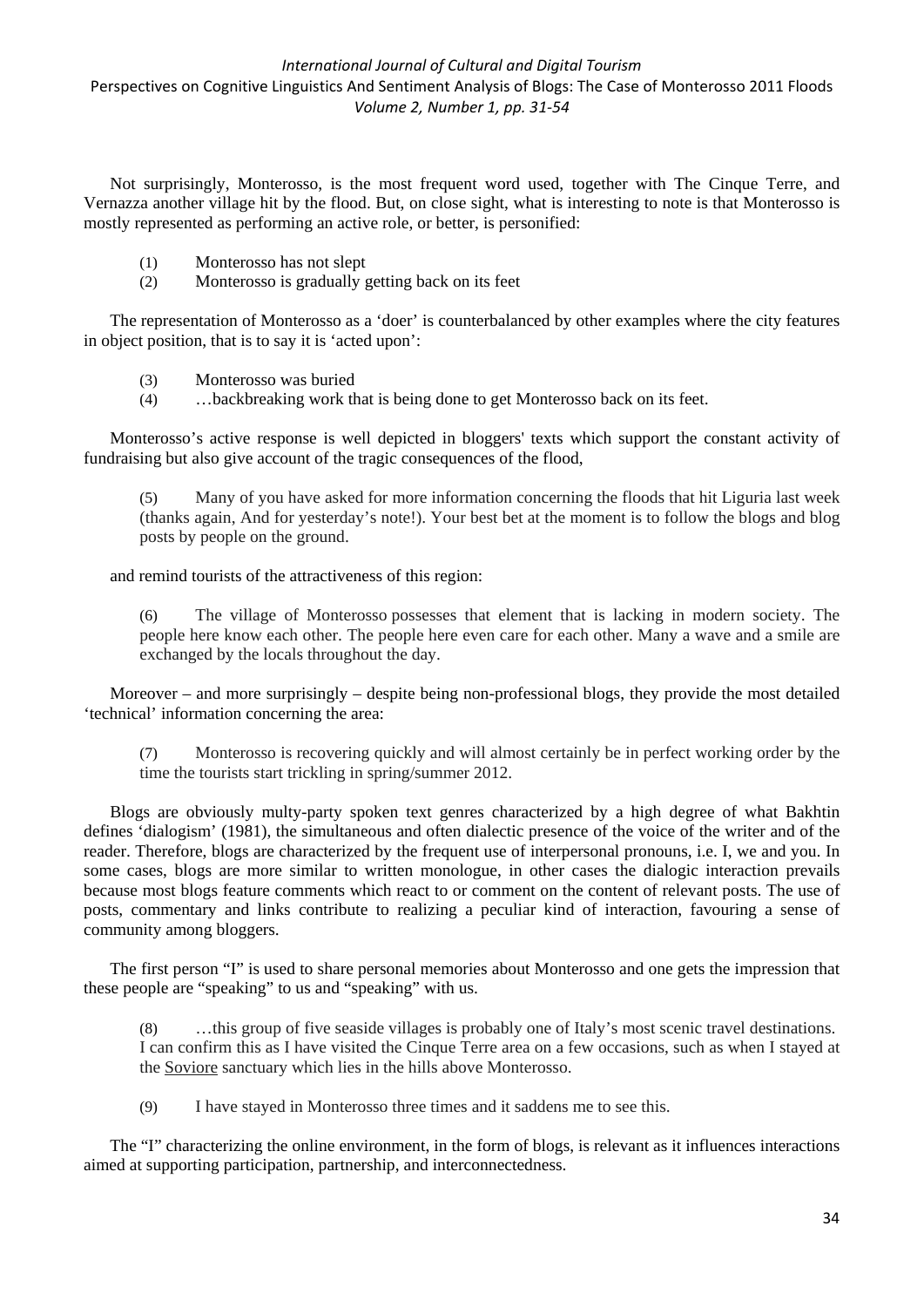The call for solidarity and partnership is confirmed and enhanced by the strategic use of the personal pronouns "we".

"We" obviously stands out as the ideal 'solidarity builder', together with "you", the addressees of this call for help, as this excerpt exemplify:

(10) We've updated the following section, and will continue to do so as we find out about more ways you can help this devastated area!

"You" and the related possessive adjective "your" can be interpreted in the texts not only as addressed to the implied audience, the visitors interested in the tragic event, but also as an example of the use of direct speech. These types of texts are in fact aimed at involving the readers: on the one hand, they document personal experiences. On the other hand, they provide factual, useful information motivating people to action, i.e. encouraging commitment to help one another:

(11) Any of you have asked for more information concerning the floods that hit Liguria last week… Your best bet is to follow the blogs and blog posts by people on the ground.

(12) If you have not heard of the Cinque Terre, then you may not know that this group of five seaside villages is probably one of Italy's most scenic travel destinations.

At various points, special emphasis is given to the personal dimension, and the symmetrical activation of an interpersonal component. The use of "you" throughout the whole dataset introduces a strong interpersonal component (Halliday 1994) into the text, initiating a dialogue with readers and sometimes using questions

(13) Yes, October 25, 2011 was a terrible day. But do you remember the good ones in Cinque Terre? (D3)

or exhortations

- (14) Make sure you don't miss these beautiful coastal villages in the Liguria region of Italy.
- (15) Please don't give up on coming here. (D3)

We have seen that the most distinguishing feature of blogs is their 'blogness', i.e. the quality of writing independently and without obligations. This emphasis on the personal dimension has allowed some scholars to identify the blog's generic antecedents in the diary and personal journal genre (cf. McNeill 2003). The blog is a narrative form optimized for the web and, in our specific case, as travelling also means images, memories and their narrative enactments, prominence is given to different contributions from bloggers to make the message more credible and reliable. The narrative component plays a central role from a discursive point of view as the exchange of information is likely to establish a value-laden reality to be shared by all participants. Narratives enhance communication and create a sense of empathy which helps create a common ground.

In this specific case, text analysis reveals that the narrative element is realized in three different forms:

1. there are narratives referring to the past, to events and situations before the flood,

(16) When I moved to the seaside Italian village of Monterosso al Mare, I was ready for a lot of things.[…] I was ready to stretch out on the beach in the morning, splashing in the clear as glass water.[…]My first summer in paradise went exactly as planned in my little slice of the Italian Riviera

(17) On October 24, 2011, I visited Cinque Terre while on a day trip with my group. We had a pleasant outing, although it did sprinkle a little.

2. there are narratives of events occurred during the dramatic hours of the flood,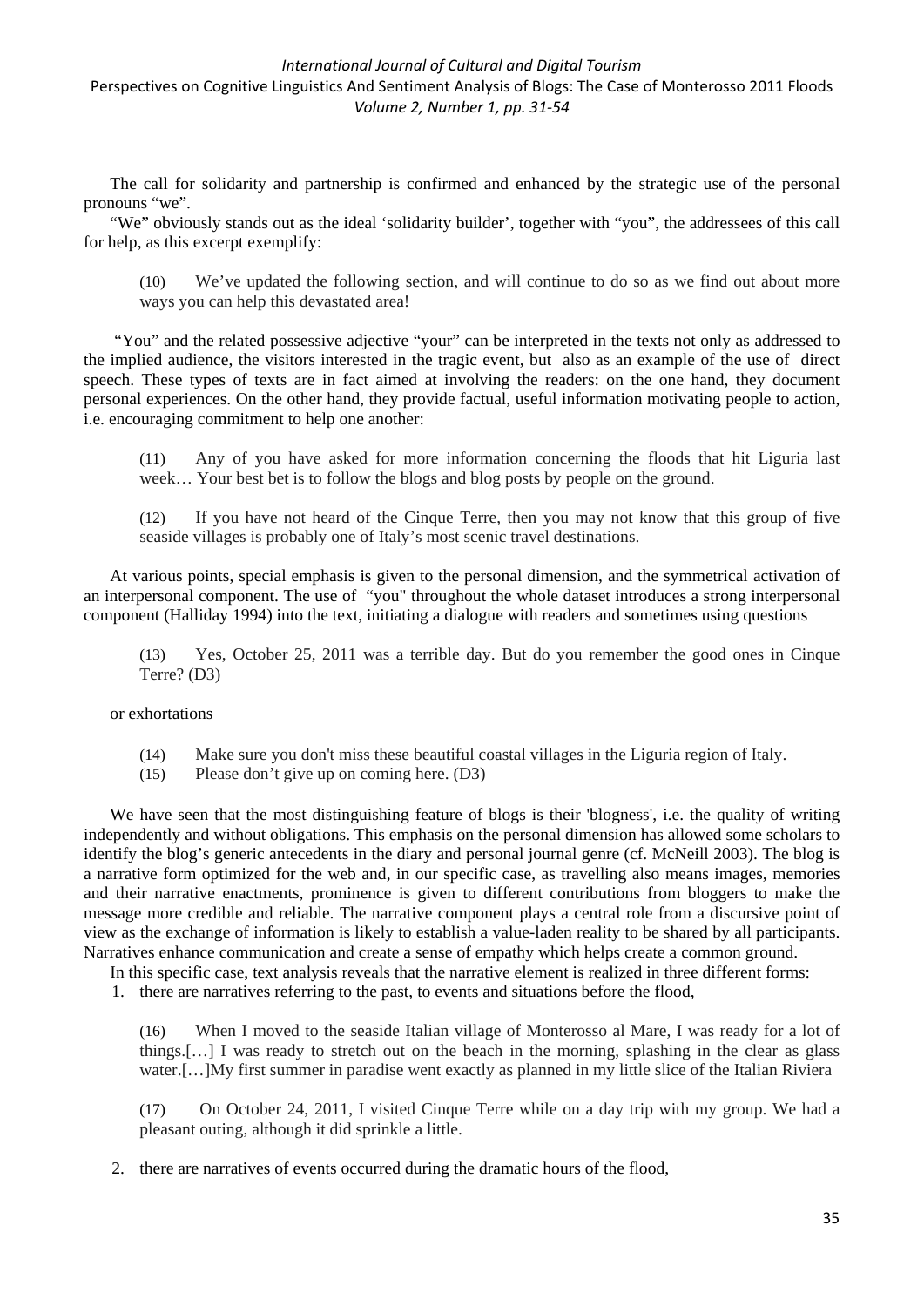(18) On October 25th, 2011, the heaviest flash flooding in the history of Liguria devastated parts of the region. Monterosso was one of the worst hit. […] The damage Monterosso sustained was worse than all previous disasters combined, including the devastations of World War II. I looked out the window and saw my street turn into a deadly torrent of mud and water as I saw all the cars, parked helplessly, swept into the sea. […]

(19) The next morning I learned that Liguria, the region in which Cinque Terre is located, had received more than 20 inches of rain in three hours. […] Monterosso al Mare, had been inundated by massive flash floods of water, mud, and debris flowing uncontrolled through their steep and narrow streets to the sea. The ground floors of buildings – shops, restaurants, markets, schools, and homes – were filled with water and mud to their ceilings.

3. and finally there are narratives of actions performed after the flood, and in reaction to it

(20) Emergency crews arrived a few days later, Long before the hordes of tourists, Liguria was a poor region that could sustain itself only on what it could produce. […] Reconstruction work is going ahead in Monterosso, so while staying there might not be advisable, nor possible, today, a visit in the near future should not be too problematic, although there will be building works going on. Please keep reading for more information on the travel situation […]Hotels in Monterosso will start reopening in early March 2012, and more will open in April.

(21) The latest reports are promising. Most of the mud is gone. People are repairing and repainting their buildings. Drainage systems are being cleaned out and refurbished (see photos), and everything is on track to be ready for tourists by Easter.

All types of narrative are discursively realized on two different but intertwining planes: a public one giving the 'objective' accounts of the event, providing information and suggestions, and a private one made of personal experiences and memories.

Labov and Waletzky (1972) propose a model of narrative analysis that identifies "the invariant structural units which are represented by a variety of superficial forms." Although this framework is nearly forty years old, and is focused on oral narrative instead of written text, it continues to influence language studies and maybe – as another scholar suggested (Toolan 1982) – it becomes an ideal tool when analyzing Internet writing, which is often less formal than other types of writing, but more structured than spoken language.

Labov defines narrative as "one method of recapitulating past experience by matching the verbal sequence of clauses to the sequence of events (it is inferred) actually occurred" (1972:359).

His original theory of narrative structure, identifies six main parts of a narrative (abstract, orientation, complicating action, evaluation, resolution, and coda). They are not all necessarily present and not necessarily in this specific order. However, if we apply this model to the texts under examination, we can discover interesting things.

The so-called abstract, i.e. a summary or introductory part of the narrative which serves the purpose of attracting the reader may correspond to the lead of a newspaper article and the introductory paragraph of a blog text, as these examples show:

(22) Three months have passed since the October 25th flood hit Monterosso, causing the village to experience the worst natural disaster of its entire history.

- (23) Monterosso was devastated by heavy flooding and mudslides on October 25, 2011.
- (24) Flood was horrible last October, but recovery went fast.

The next stage called orientation is also always present and it is aimed at providing the necessary information about the setting of the story that means locating events in time and space and introducing participants, as you see in the following: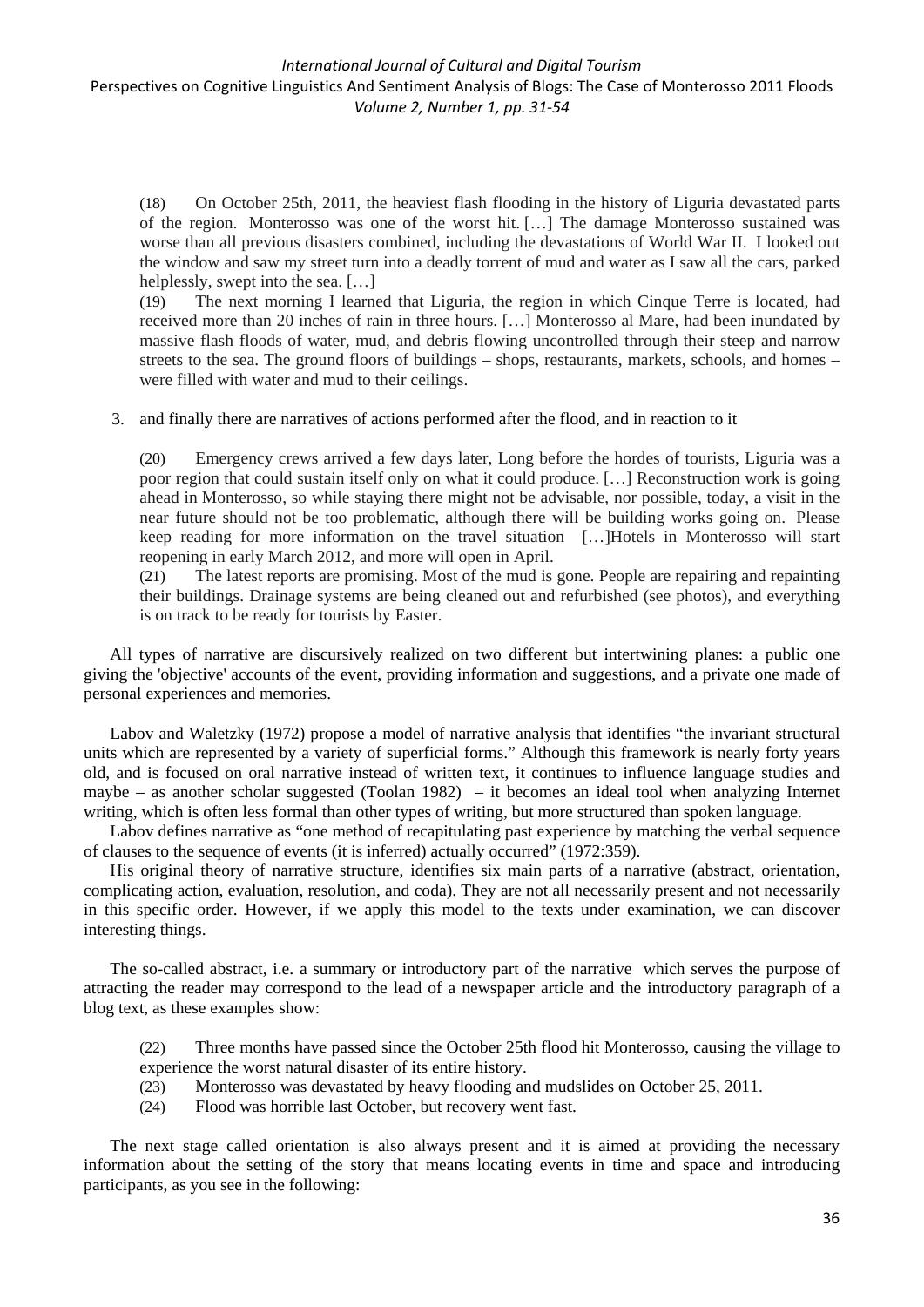(25) I have been speaking everyday with our ex-next door neighbor Bruna. She is an 85 year young sparkplug who never stays still. Friday she took me into her cantina and showed me where her son-in-law was forced to cut a hole in the roof and help Bruna's daughter and granddaughter (who happens to be 8 months pregnant) escape to Bruna's apartment above. They had been in the cantina when the waters in Via Buranco rose so high, and with such force, that they slammed the door shut. The force knocked the keys out of the door and they were closed in.

These lines work as catalysers that lead up to the events and contribute to creating suspense and raising interest.

The complicating action introduces the threatening, descriptive action. It refers to the events told that make the narrative proceed. They provide the referential function of the narrative and report about the next occurrences representing the real backbone of the story:

(26) Fire crews and civil protection teams worked their way through the flood-ravaged towns of Vernazza and Monterosso where cars were washed into the sea and roads turned into rivers.Officials said that within a 24-hour period, 500mm of rain had fallen and this had led to houses collapsing and roads and train lines subsiding.

The texts also offer many examples of evaluation, i.e. statements that tell the reader what to think about a place, a person, an event. Evaluation indicates why the story has been told and brings out the significant elements of the story, for the narrator and the readers, and make the story worth telling, as you these examples show:

(27) Monterosso occupies a very special place in my heart. Most of my family is from there. I grew up playing soccer on the beautiful beach in Fegina or having a fresh granita while talking a stroll through the town with my friends. It's a little paradise populated with a lot of good hearted people. [...] The streets, shops and bars I went to are buried in feet and feet of mud. Monterosso and its people are on their knees, praying for a miracle!

The evaluative clauses may contain irrealistic clauses – negative, conditionals, futures – which refer to events that did not happen or might have happened or had not yet happened. But usually the narrative may be interrupted by a subjective report of the writer's feelings, emotions or judgements, as in the following two excerpts:

(28) Now I know this is a small disaster in the scheme of things, in a part of the world most of us will never see, but that doesn't mean we cannot care about the people there, nor offer at least a short prayer for their recovery.

(29) It's heartbreaking....everything that was on via roma is in the same condition. i only know of 3 restaurants that survived unscathed.We were in Monterosso in June. This is so tragic. Does anyone know where donations can be sent to benefit the people of this devastated region?

(30) If you have not heard of the Cinque Terre, then you may not know that this group of five seaside villages is probably one of Italy's most scenic travel destinations

The latter excerpt on the one hand weakens the power of the narrative by making the listeners aware that this is the narrator's experience and not their own. On the other hand, sharing thoughts and impressions about the Cinque Terre may encourage interaction and add realistic details to the whole picture.

The *coda*, provides general view of the action, signals the closure of the narrative and takes back to the present moment. The narrator connects the story to actual everyday life: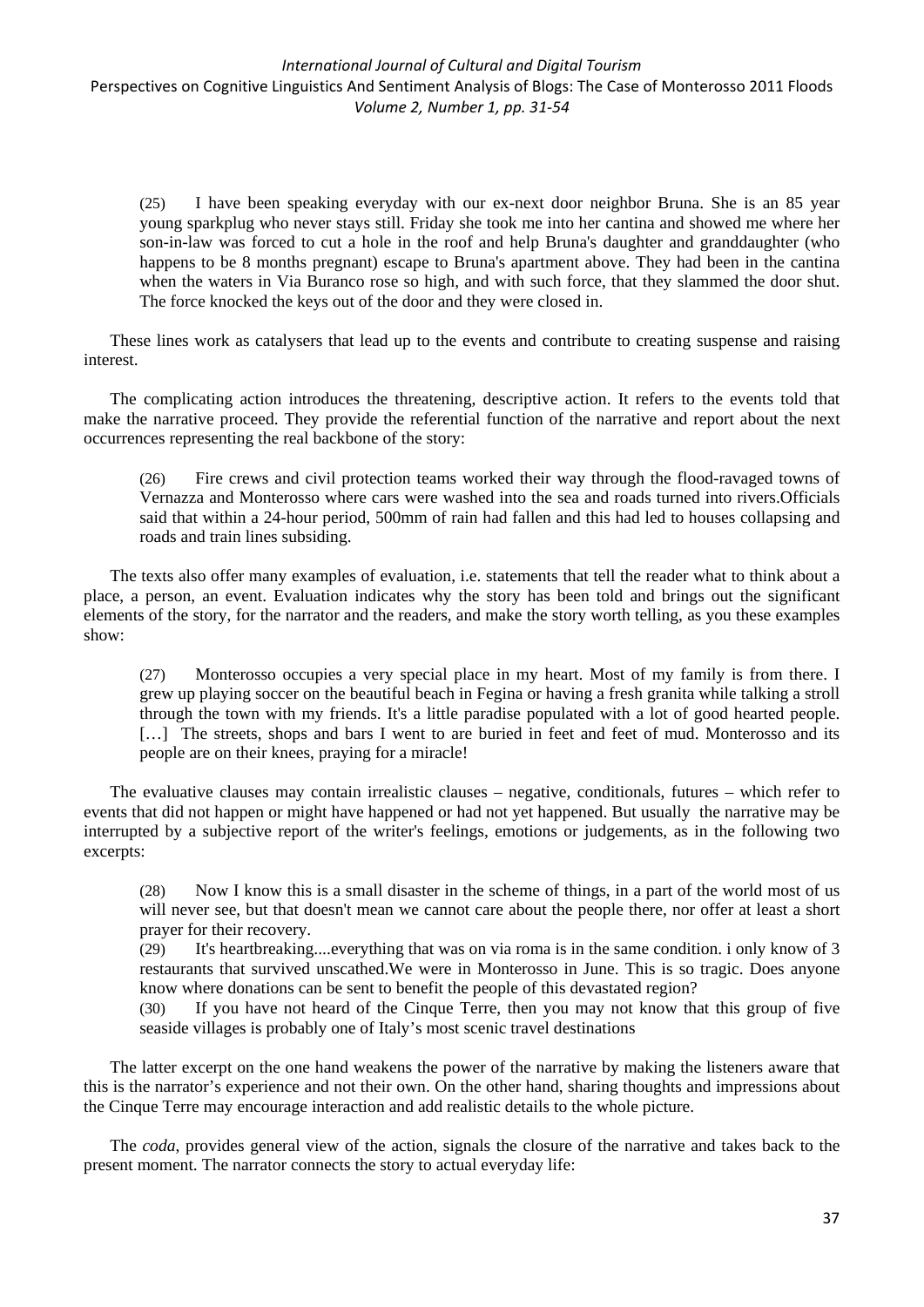(31) For all our friends abroad who love Monterosso and want it to go back to it's old splendor here is the English version http://www.rebuildmonterosso.com/ of the italian blog www.buongiornomonterosso.blogspot.com , useful pages full of info that keep us updated on reconstruction of the village. LET'S HELP MONTEROSSO NOW !

(32) In the meantime reservations for all the area are going nicely. People from all over the world love this land so much that they do not want to make Cinque Terre people lack their support even this year. It is rewarding for all the inhabitants and workers of the entire area. […] There's an intense work going on the trails to rebuild all the vast net; much has been done already […]

The strength of narrative as a communication method lies in the fact that it manages to establish a common ground among all participants and provide a faster method of creating a social relationship. The exchange of information is therefore value laden, but in a manner that creates credibility.

### **3. The Sentiment Analysis**

#### *a. An Overview*

To complete our analysis, we performed a double sentiment analysis (Pang and Lee, 2008; Godbole, Srinivasaiah and Skiena, 2007): firstly, on the contents of the selected websites; secondly, on the echo produced by the news related to the Monterosso's disaster on the social media in the period October 2011– January 2015.

Not surprisingly, individuals have an innate sense of determining sentiments, therefore we could simply read the text delivered on the two websites and decide if the general mood was positive, neutral or negative. However, human beings are often influenced by personal opinion or one's own life experiences, therefore this approach might lack objectivity. For this reason, we have decided to detect feelings emerging from the contents, using sentiment analysis tools and some procedures that have been specifically developed in the R environment.

However, an extensive analysis of the feelings generated by the event on the web (the second type of analysis) would have resulted in an excessive, time-consuming and probably inconsistent outcome. In fact, it is not realistic for an individual to read thousands of possible comments, reviews, tweets and social communication on the web (Pak and Paroubek, 2010).

That is where tools derived from Artificial Intelligence (A.I.) comes in (Nasukawa and Yi, 2003; Lohr, 2012). Thanks to cloud-based tools and procedures based on Natural Language Processing A.I. algorithms, it is possible to extract sentiment from content and from the web just as any individual would do, but much faster and allowing to obtain more consistent results, considering that usually individuals hardly come to an agreement

### *2.2. Tools, Materials And Methods*

To perform a sentiment analysis of the content of the two selected websites, we used Semantria and Socialmention, two free online tools.

Semantria<sup>3</sup> is a cloud-based tool adopting a Natural Language Processing algorithm to perform the analysis. Following the software technical specification, the algorithm operates on the selected text through the following steps:

- 1. breaks the sentences of the document into their structural elements (e.g. nouns, adjectives, verbs, and adverbs), on the basis of the selected language;
- 2. identifies sentiment-bearing phrases (for example "terrible experience" or "unpredictable disaster";
- 3. each of the identified phrases obtains a logarithmic score, ranging from -10 to 10;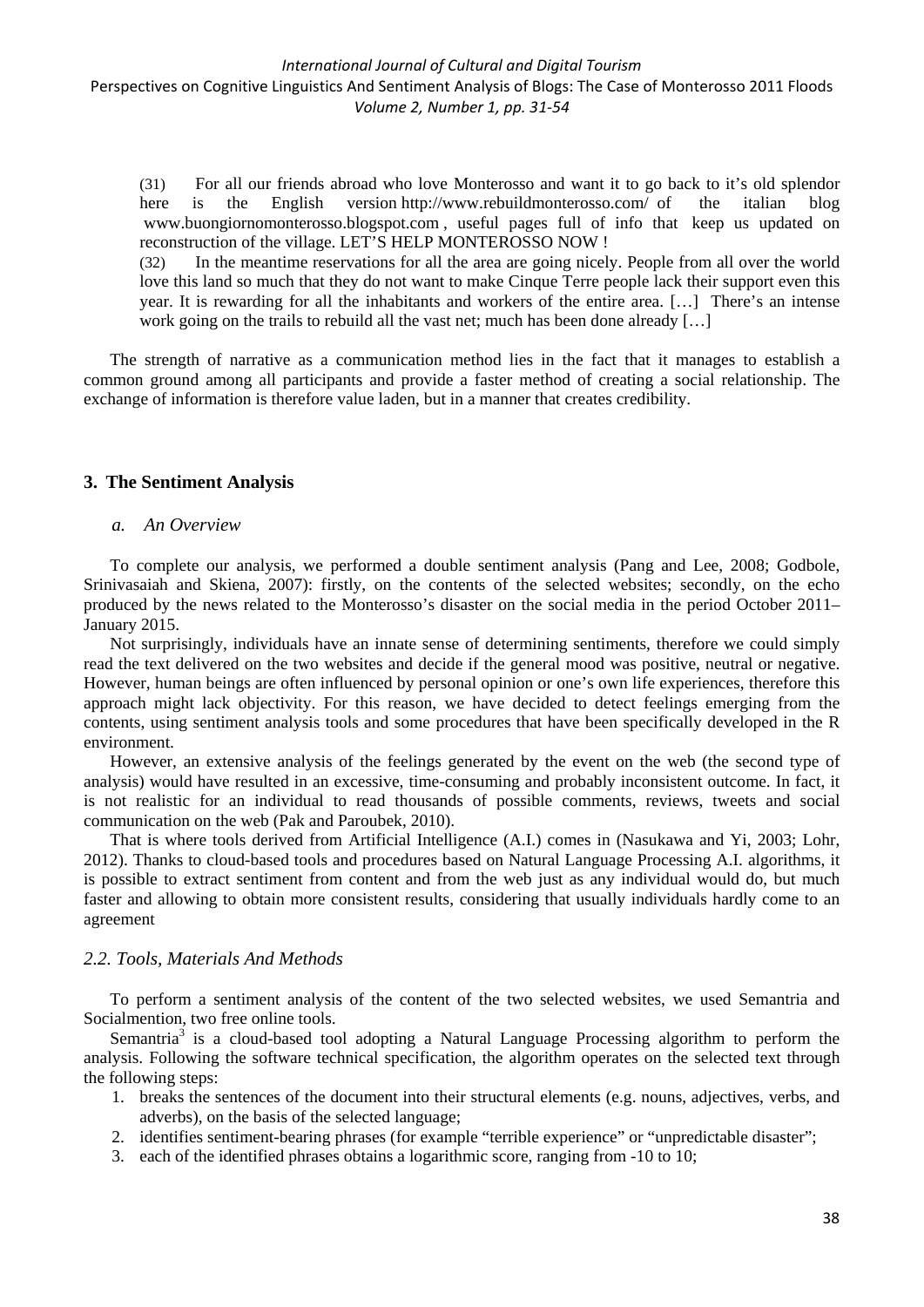4. the software combines the obtained scores and determines the overall sentiment of the text, assigning a score in the range of -2 to 2.

The queries used by Semantria to calculate the sentiment of a sentence?, are based on the closeness of a word to others. Once done, a hit count is updated with each result and then combined through the log odds ratio mathematical operation. Thus, a sentence receives its final score.

Semantria knowledge base takes advantage from Wikipedia, and creates a Concept Matrix containing the indication of the closeness of the considered terms.

For a deeper understanding of the Semantria tool, you can consult the dedicated webpage<sup>4</sup>. Here we will limit our scope to a list of the outputs we can obtain from the sentiment analysis:

- highlighting the text, using different colours (red negative; green positive; gray neutral) of significant text. These correspond and give form to the words cloud shown at the top of the results, giving a graphical interpretation of the analysis.
- the general sentiment of the document (positive, negative or neutral).
- a text summarization, extracting the most significant sentences and giving a concise synopsis of the original text.
- entities: significant terms/phrases extracted from the text
- themes: relevant themes from the source text
- categories (automatic or created by the user)

For each of the latter three, the results show:

- sentiment: positive, negative or neutral mood of all the mentions of an entity
- evidence: number of sentiment-bearing phrases associated to an entity (score 1-7 where 7 is the most)

We also performed our analysis using procedures we have specifically developed in R environment.  $R^5$  is a free software environment for statistical computing and graphics that we used in Windows O.S.

To develop our sentiment analysis procedures, we have included the following R packages: library (plyr) and library(stringr).

We performed our evaluation considering the databases of positive, negative or neutral words (Minging) and Bing, 2004), first, without grouping the evaluations in the range -5, +5; then, grouping the 10 levels into four (Very Positive, Positive, Negative, Very Negative).

The pseudo-code of the procedures is the following:

Import text

Clean text from punctuation marks and abnormal characters Divide text into strings separed by a blank character Match text with db positive words sum\_pos = sum of detected correspondences Match text with db\_negative\_words

sum\_neg = sum of detected correspondences

return sum\_pos, sum\_neg

###considering all the positive and negative levels

import db\_AFINN

create categories for each evaluation level

 $score = c()$ 

for each evaluation level

match text with level (pos/neg)

sum  $level = sun detected corresponding$ 

 $score = score$ , sum level

return score

###considering only 4 groups for levels

import db\_AFINN

create categories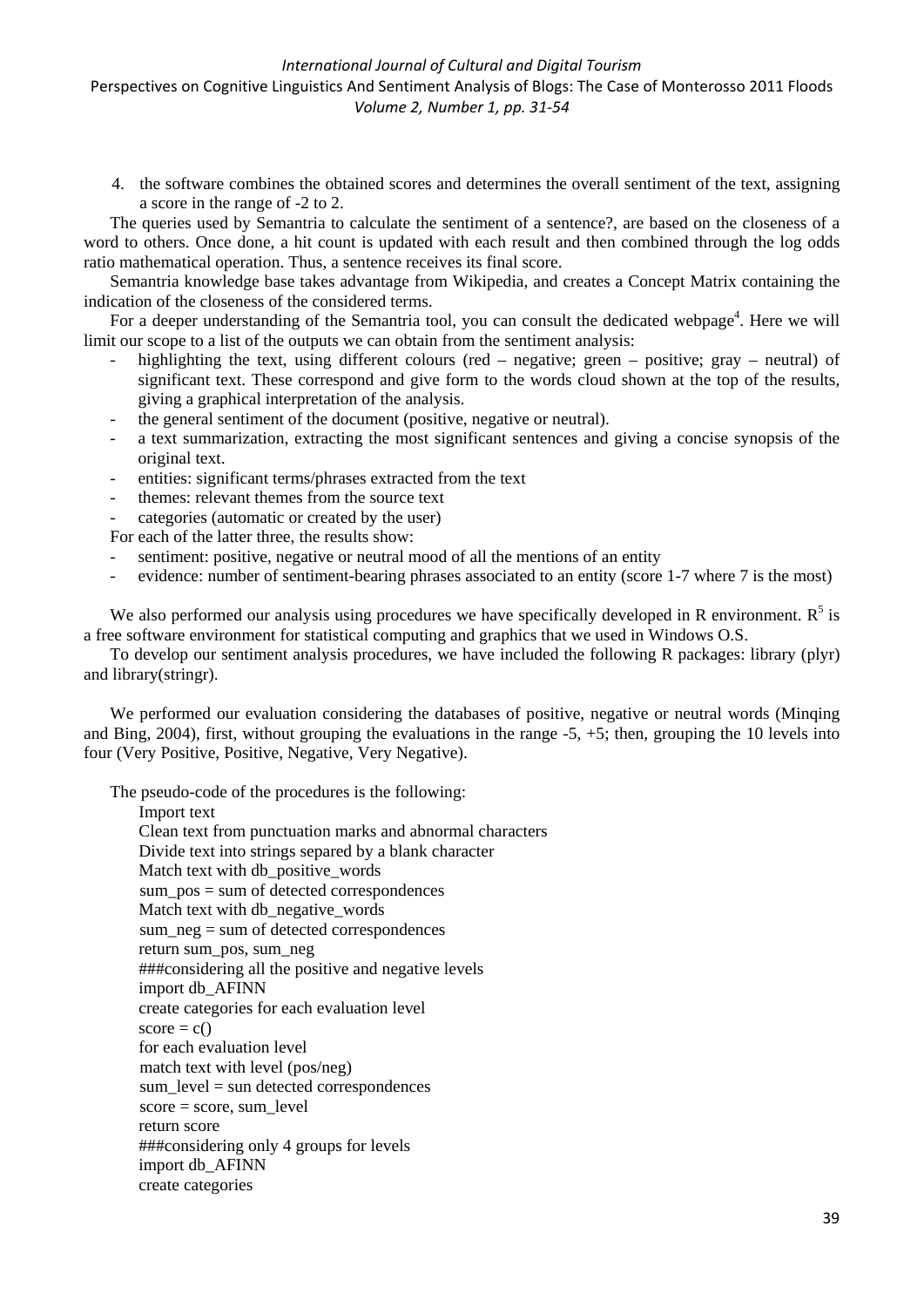$Vpos = db$  AFINN with evaluation 5 and 4  $pos = db$  AFINN with evaluation 3, 2, 1  $neg = db$  AFINN with evaluation -1, -2, -3 Vneg = db AFINN with evaluation -4, -5  $score = c()$ for each evaluation level match text with level (pos/neg) sum  $level = sum detected corresponding$  $score = score$ , somma livello return score

As mentioned before, we also performed a sentiment analysis of the general feelings generated by the event on the web. For this purpose, we used the free online tool Social Mention, Topsy and backtweets.

Social Mention<sup>6</sup> is a platform that enables a search on social media performing an analysis based on the aggregation of user generated content, considering what people say across media platforms like Twitter, Facebook, FriendFeed, YouTube, Digg, Google, and so forth. The result is shown in an easy-to-interpret way, on a web page where we can read the detected sentiment, the top keywords occurring in communications, the top users influencing the general feelings. In addition, on the right, we have the possibility to see and explore the retrieved messages and to export data in CSV format.

To conclude, we have also created a script in R environment to perform sentiment analysis on tweets retrieved from the page [https://twitter.com/RBMonterosso.](https://twitter.com/RBMonterosso) In this case, we used the libraries: twitteR, ROAuth, plyr, stringr, colorspace, ggplot2, wordcloud.

We linked to Twitter through the Application Programming Interface (API). We then selected a specific search mode according to what we wish to analyze (a user or a word).

In our case, the pseudo code has been the following:

Assume "RBMonterosso" as the name of the user of the tweets we are searching for Compose a list of all the tweet retrieved from the selected user Assume "monterosso" as the string to search Compose a list of all the occurrence (tweets) of the word "monterosso" Load positive and negative words from the reference dataset for every retreived tweet remove punctuation remove redundant white spaces transform text in lower case letters transform the considered tweet in a list of words search all the positive or negative words in the considered tweet  $score = sum(positive words) - sum(negative words)$ end

To create the graphic cloud of most recurrent words, considering all the tweets, we also set a procedure. Its pseudo-code is the following:

Consider the text of all the retrieved tweets Remove punctuation and redundant white spaces Transform text in lower case Create a frequency table for each word Create a column considering the length of the counted strings Remove all the words having a length less than 3 characters Remove all the words having a frequency less than 2 Create, using the package wordcloud(), a cloud of the remaining words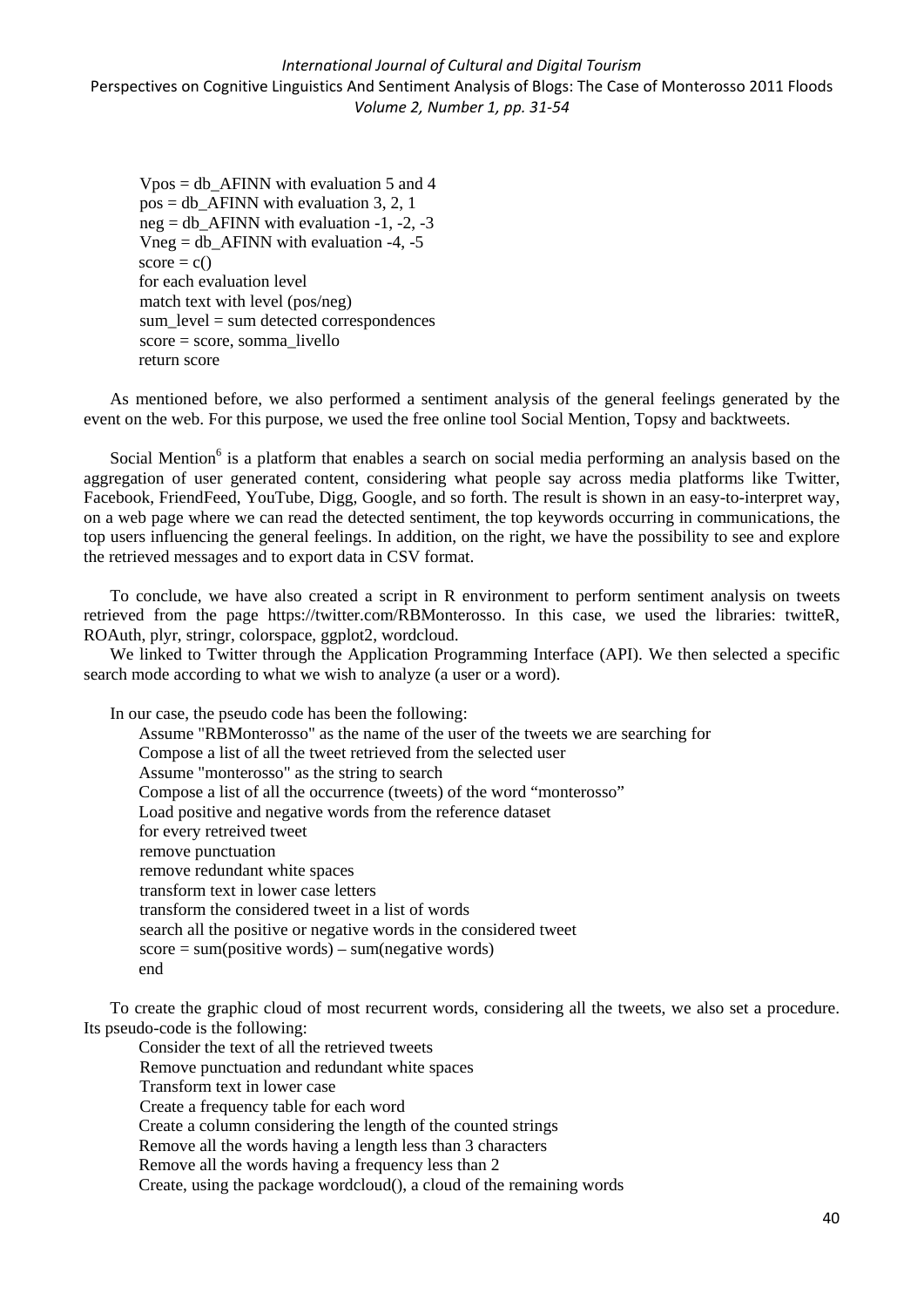### *2.3. Results And Discussion*

In the following section, we present the results obtained by the sentiment analysis performed on the contents of the website www.Rebuildmonterosso.com using Semantria software.

**Figure 2.** Sentiment analysis of the content of the "home" and "what happened" webpages from the website www.rebuildmonterosso.com performed using Semantria software.

| home                                                                                                                                                                                                                                                                                                                                                                                                                                                                                                                                                                                                                                                                    |                                                                                                                                                                                                                                                                                                                                                                                                                         | What happened                                                                                                                                                                                                                                                                                                                                                                                                                                                                                                                                                                                                                                                                                                                                                                                                                                                                                                                                                                                                                                                              |                                                                                                                                                                                                                                   |  |  |
|-------------------------------------------------------------------------------------------------------------------------------------------------------------------------------------------------------------------------------------------------------------------------------------------------------------------------------------------------------------------------------------------------------------------------------------------------------------------------------------------------------------------------------------------------------------------------------------------------------------------------------------------------------------------------|-------------------------------------------------------------------------------------------------------------------------------------------------------------------------------------------------------------------------------------------------------------------------------------------------------------------------------------------------------------------------------------------------------------------------|----------------------------------------------------------------------------------------------------------------------------------------------------------------------------------------------------------------------------------------------------------------------------------------------------------------------------------------------------------------------------------------------------------------------------------------------------------------------------------------------------------------------------------------------------------------------------------------------------------------------------------------------------------------------------------------------------------------------------------------------------------------------------------------------------------------------------------------------------------------------------------------------------------------------------------------------------------------------------------------------------------------------------------------------------------------------------|-----------------------------------------------------------------------------------------------------------------------------------------------------------------------------------------------------------------------------------|--|--|
| Semantria                                                                                                                                                                                                                                                                                                                                                                                                                                                                                                                                                                                                                                                               | EXCEL API CONFIGURE PRICING SERVICES ABOUT + SUPPORT +<br>Login ~<br>Demo                                                                                                                                                                                                                                                                                                                                               | © semantria<br>EXCEL API CONFIGURE PRICING SERVICES ABOUT ~ SUPPORT ~                                                                                                                                                                                                                                                                                                                                                                                                                                                                                                                                                                                                                                                                                                                                                                                                                                                                                                                                                                                                      | Login v<br>Demo                                                                                                                                                                                                                   |  |  |
| Let's start by analyzing a single document:<br>active and we encourage friend participation. Please post your photos, r <sup>*</sup><br>What happened will not be forgotten in Monterosso and should not be i<br>village. It has shaped the town both physically and mentally and will re-<br>in person and on a computer or television screen. Not only did we lose -<br>we all thank you for your sacrifice Sandro Usai.<br>An immense thank you, from us personally and on behalf of the resident<br>us over the past two years and everyone who has returned to Monteross<br>continues to be, <i>invaluable</i><br>Current Character Count: 3120 / 16384<br>English | This document is: neutral (+0.064)<br>ravaged encouraging flood sales<br>hopefully tragedy<br>loved <b><i>normalis</i></b> friend heroic<br>accomplished motivation<br>appreciate immense beautiful disaster<br>heartbreaking critical threat<br>invaluable progress experienced<br>difficult lost impossible<br>be ignored morale<br>$\boldsymbol{\mathrm{v}}$<br>Scroll down for full report<br><b>Start Analysis</b> | Let's start by analyzing a single document:<br>What Happened<br>On October 25th, after a long and <b>construction by</b> warm autumn, it<br>and Northern Tuscany. In about three hours the village of Monterosso, in<br>of rain. Complicated by a fast-moving tomado and landslides, these extra-<br>gically changed the reality of the village in a matter of hours.<br>By mid-morning of the day of the flooding, trained emergency wor<br>evacuated the schools in Monterosso. They also moved tourists and towns<br>restaurants, to their hotels or higher ground. In trying to get everyone safe<br>her own: a <b>emergency</b> volunteer, Sandro Usai.<br>Current Character Count: 828 / 16384<br>English<br><b>Start Analysis</b><br>Summary<br>In about three hours the village of Monterosso, in the Cinque Terre, received more than 20 inches of rain Complicated by a fast-moving tornado and<br>landslides, these extraordinary atmospheric conditions radically and tragically changed the reality of the village in a matter of hours By mid-morning of the | This document is: negative<br>$(-0.208)$<br>Complicated harm assessed lost<br>extraordinarily incessantly<br>extraordinary safely emergency<br>tragically fast-moving radically danger<br>flooding<br>Scroll down for full report |  |  |
| Summary                                                                                                                                                                                                                                                                                                                                                                                                                                                                                                                                                                                                                                                                 |                                                                                                                                                                                                                                                                                                                                                                                                                         | day of the flooding, trained emergency workers realized the danger of the situation and evacuated the schools in Monterosso                                                                                                                                                                                                                                                                                                                                                                                                                                                                                                                                                                                                                                                                                                                                                                                                                                                                                                                                                |                                                                                                                                                                                                                                   |  |  |
| town would reemerge stronger and more beautiful than before                                                                                                                                                                                                                                                                                                                                                                                                                                                                                                                                                                                                             | J FRIDAY, OCTOBER 25, 2013 October 25th, 2013 - two years later Rebuild Monterosso was born from this tragedy, as a way of helping the international<br>community participate in the reconstruction of the village Knowing that tourists would be returning was an enormous motivation in making sure that the                                                                                                          | 1 entities<br>Extracted entities<br>Evidence<br>Sentiment                                                                                                                                                                                                                                                                                                                                                                                                                                                                                                                                                                                                                                                                                                                                                                                                                                                                                                                                                                                                                  |                                                                                                                                                                                                                                   |  |  |
| 3 entities                                                                                                                                                                                                                                                                                                                                                                                                                                                                                                                                                                                                                                                              |                                                                                                                                                                                                                                                                                                                                                                                                                         | Cinque Terre<br>$\overline{1}$                                                                                                                                                                                                                                                                                                                                                                                                                                                                                                                                                                                                                                                                                                                                                                                                                                                                                                                                                                                                                                             |                                                                                                                                                                                                                                   |  |  |
| Extracted entities<br>Evidence                                                                                                                                                                                                                                                                                                                                                                                                                                                                                                                                                                                                                                          | Sentiment                                                                                                                                                                                                                                                                                                                                                                                                               | 6 themes                                                                                                                                                                                                                                                                                                                                                                                                                                                                                                                                                                                                                                                                                                                                                                                                                                                                                                                                                                                                                                                                   |                                                                                                                                                                                                                                   |  |  |
| <b>百 Facebook</b><br>$\overline{7}$                                                                                                                                                                                                                                                                                                                                                                                                                                                                                                                                                                                                                                     | $-1.37$                                                                                                                                                                                                                                                                                                                                                                                                                 |                                                                                                                                                                                                                                                                                                                                                                                                                                                                                                                                                                                                                                                                                                                                                                                                                                                                                                                                                                                                                                                                            |                                                                                                                                                                                                                                   |  |  |
| () 2013 October<br>$\overline{\mathbf{3}}$                                                                                                                                                                                                                                                                                                                                                                                                                                                                                                                                                                                                                              |                                                                                                                                                                                                                                                                                                                                                                                                                         | Extracted themes<br>Evidence<br>Sentiment<br>trained emergency workers<br>$\overline{7}$                                                                                                                                                                                                                                                                                                                                                                                                                                                                                                                                                                                                                                                                                                                                                                                                                                                                                                                                                                                   |                                                                                                                                                                                                                                   |  |  |
| <> www.RebuildMonterosso.com<br>$\circ$                                                                                                                                                                                                                                                                                                                                                                                                                                                                                                                                                                                                                                 |                                                                                                                                                                                                                                                                                                                                                                                                                         | $+1.20$                                                                                                                                                                                                                                                                                                                                                                                                                                                                                                                                                                                                                                                                                                                                                                                                                                                                                                                                                                                                                                                                    |                                                                                                                                                                                                                                   |  |  |
|                                                                                                                                                                                                                                                                                                                                                                                                                                                                                                                                                                                                                                                                         |                                                                                                                                                                                                                                                                                                                                                                                                                         | fast-moving tornado<br>$\overline{7}$<br>atmospheric conditions<br>$\overline{7}$                                                                                                                                                                                                                                                                                                                                                                                                                                                                                                                                                                                                                                                                                                                                                                                                                                                                                                                                                                                          |                                                                                                                                                                                                                                   |  |  |
| 10 themes                                                                                                                                                                                                                                                                                                                                                                                                                                                                                                                                                                                                                                                               |                                                                                                                                                                                                                                                                                                                                                                                                                         | 0.11<br>moved tourists<br>$\overline{7}$                                                                                                                                                                                                                                                                                                                                                                                                                                                                                                                                                                                                                                                                                                                                                                                                                                                                                                                                                                                                                                   |                                                                                                                                                                                                                                   |  |  |
| <b>Extracted themes</b><br>Evidence                                                                                                                                                                                                                                                                                                                                                                                                                                                                                                                                                                                                                                     | Sentiment                                                                                                                                                                                                                                                                                                                                                                                                               | $-0.05$<br>taking cover<br>$\overline{7}$                                                                                                                                                                                                                                                                                                                                                                                                                                                                                                                                                                                                                                                                                                                                                                                                                                                                                                                                                                                                                                  |                                                                                                                                                                                                                                   |  |  |
| ago today Monterosso<br>$\overline{7}$                                                                                                                                                                                                                                                                                                                                                                                                                                                                                                                                                                                                                                  | $-2.10$                                                                                                                                                                                                                                                                                                                                                                                                                 | $\overline{4}$<br>emergency volunteer                                                                                                                                                                                                                                                                                                                                                                                                                                                                                                                                                                                                                                                                                                                                                                                                                                                                                                                                                                                                                                      |                                                                                                                                                                                                                                   |  |  |
| historic center<br>$\overline{z}$                                                                                                                                                                                                                                                                                                                                                                                                                                                                                                                                                                                                                                       | $-4.03$                                                                                                                                                                                                                                                                                                                                                                                                                 |                                                                                                                                                                                                                                                                                                                                                                                                                                                                                                                                                                                                                                                                                                                                                                                                                                                                                                                                                                                                                                                                            |                                                                                                                                                                                                                                   |  |  |
| $\overline{z}$<br>difficult challenges                                                                                                                                                                                                                                                                                                                                                                                                                                                                                                                                                                                                                                  | 2.42                                                                                                                                                                                                                                                                                                                                                                                                                    |                                                                                                                                                                                                                                                                                                                                                                                                                                                                                                                                                                                                                                                                                                                                                                                                                                                                                                                                                                                                                                                                            |                                                                                                                                                                                                                                   |  |  |
| present state<br>$\overline{7}$                                                                                                                                                                                                                                                                                                                                                                                                                                                                                                                                                                                                                                         | $+2.49$                                                                                                                                                                                                                                                                                                                                                                                                                 | Auto-categories                                                                                                                                                                                                                                                                                                                                                                                                                                                                                                                                                                                                                                                                                                                                                                                                                                                                                                                                                                                                                                                            |                                                                                                                                                                                                                                   |  |  |
| <b>Facebook posts</b><br>$\overline{z}$                                                                                                                                                                                                                                                                                                                                                                                                                                                                                                                                                                                                                                 | $+1.62$                                                                                                                                                                                                                                                                                                                                                                                                                 | Score                                                                                                                                                                                                                                                                                                                                                                                                                                                                                                                                                                                                                                                                                                                                                                                                                                                                                                                                                                                                                                                                      |                                                                                                                                                                                                                                   |  |  |
| encouraging messages<br>$\overline{7}$                                                                                                                                                                                                                                                                                                                                                                                                                                                                                                                                                                                                                                  | $+1.96$                                                                                                                                                                                                                                                                                                                                                                                                                 | Atmosphere<br>0.94                                                                                                                                                                                                                                                                                                                                                                                                                                                                                                                                                                                                                                                                                                                                                                                                                                                                                                                                                                                                                                                         |                                                                                                                                                                                                                                   |  |  |
| helped Monterosso<br>$\overline{\phantom{a}}$                                                                                                                                                                                                                                                                                                                                                                                                                                                                                                                                                                                                                           | $+1.79$                                                                                                                                                                                                                                                                                                                                                                                                                 | Weather_warnings_and_advisories<br>0.63                                                                                                                                                                                                                                                                                                                                                                                                                                                                                                                                                                                                                                                                                                                                                                                                                                                                                                                                                                                                                                    |                                                                                                                                                                                                                                   |  |  |
| enormous motivation<br>$\overline{7}$                                                                                                                                                                                                                                                                                                                                                                                                                                                                                                                                                                                                                                   | $+1.47$                                                                                                                                                                                                                                                                                                                                                                                                                 | Nor'easters<br>0.54                                                                                                                                                                                                                                                                                                                                                                                                                                                                                                                                                                                                                                                                                                                                                                                                                                                                                                                                                                                                                                                        |                                                                                                                                                                                                                                   |  |  |
| keeping morale<br>$\overline{7}$                                                                                                                                                                                                                                                                                                                                                                                                                                                                                                                                                                                                                                        | $+2.25$                                                                                                                                                                                                                                                                                                                                                                                                                 | Labor<br>0.47                                                                                                                                                                                                                                                                                                                                                                                                                                                                                                                                                                                                                                                                                                                                                                                                                                                                                                                                                                                                                                                              |                                                                                                                                                                                                                                   |  |  |
| Monterossino mentality<br>$\overline{7}$                                                                                                                                                                                                                                                                                                                                                                                                                                                                                                                                                                                                                                | $+1.51.$                                                                                                                                                                                                                                                                                                                                                                                                                |                                                                                                                                                                                                                                                                                                                                                                                                                                                                                                                                                                                                                                                                                                                                                                                                                                                                                                                                                                                                                                                                            |                                                                                                                                                                                                                                   |  |  |
|                                                                                                                                                                                                                                                                                                                                                                                                                                                                                                                                                                                                                                                                         |                                                                                                                                                                                                                                                                                                                                                                                                                         | Labor rights<br>0.53                                                                                                                                                                                                                                                                                                                                                                                                                                                                                                                                                                                                                                                                                                                                                                                                                                                                                                                                                                                                                                                       |                                                                                                                                                                                                                                   |  |  |
|                                                                                                                                                                                                                                                                                                                                                                                                                                                                                                                                                                                                                                                                         |                                                                                                                                                                                                                                                                                                                                                                                                                         | Crisis<br>0.46                                                                                                                                                                                                                                                                                                                                                                                                                                                                                                                                                                                                                                                                                                                                                                                                                                                                                                                                                                                                                                                             |                                                                                                                                                                                                                                   |  |  |
|                                                                                                                                                                                                                                                                                                                                                                                                                                                                                                                                                                                                                                                                         |                                                                                                                                                                                                                                                                                                                                                                                                                         | Tornado<br>0.46                                                                                                                                                                                                                                                                                                                                                                                                                                                                                                                                                                                                                                                                                                                                                                                                                                                                                                                                                                                                                                                            |                                                                                                                                                                                                                                   |  |  |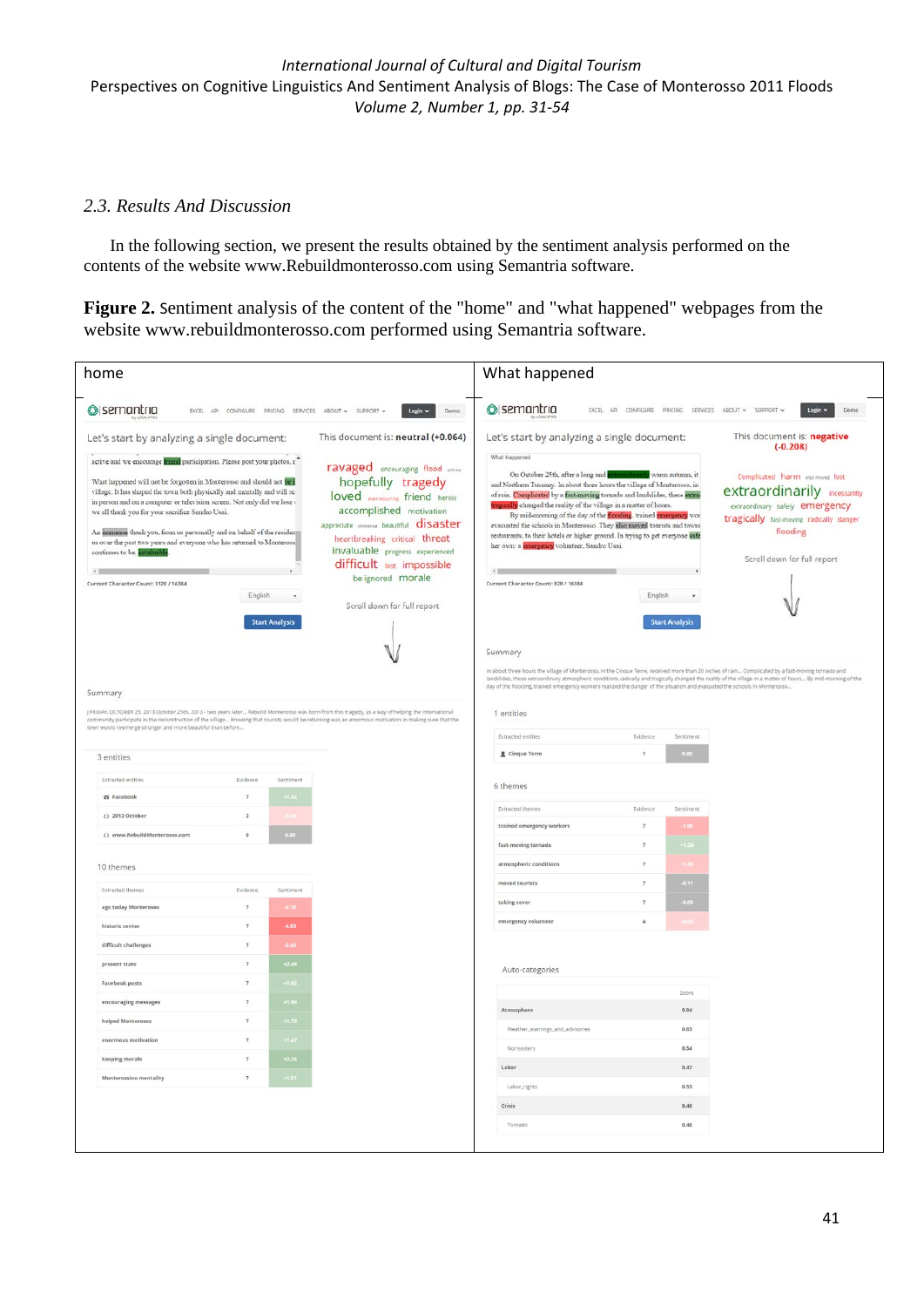| Relevance | Sentiment |
|-----------|-----------|
| 0.77      | $+0.47$   |
| 0.58      | $-0.16$   |
|           |           |

All texts delivered on the website are in English.

As you can see in figure 2, while the general sentiment of the "home" page is neutral, the mood of the page "what happened" is, as expected, negative. On the contrary, one might expect that the "Thanks for your help" web page would give a positive sentiment, while, as you can see in the following figure 3, the terms chosen seem to assign a general negative sentiment to the text, while the content of the "about us" web page is, rather obviously, neutral.

**Figure 3.** Sentiment analysis of the content of the "about us" and "thanks for your help" webpages from the website www.rebuildmonterosso.com, using Semantria software

| About us                                                                                                                                                                                                                                                                                                                                                                                                                                                                                                                                                                                                                                                                                                                           |                         |                       | Thanks for your help                                                                                                                                                                                                                                                                                                                                                                                                                                                                                                                                                                                                                                                                                                                                                                              |                                                                                                                                                                                                                                                                                                                                                                                                                                                                                                                                                                                                                              |                                      |                       |                                                                                                                                                                                                                                                                                                                                                                                                                                                                               |
|------------------------------------------------------------------------------------------------------------------------------------------------------------------------------------------------------------------------------------------------------------------------------------------------------------------------------------------------------------------------------------------------------------------------------------------------------------------------------------------------------------------------------------------------------------------------------------------------------------------------------------------------------------------------------------------------------------------------------------|-------------------------|-----------------------|---------------------------------------------------------------------------------------------------------------------------------------------------------------------------------------------------------------------------------------------------------------------------------------------------------------------------------------------------------------------------------------------------------------------------------------------------------------------------------------------------------------------------------------------------------------------------------------------------------------------------------------------------------------------------------------------------------------------------------------------------------------------------------------------------|------------------------------------------------------------------------------------------------------------------------------------------------------------------------------------------------------------------------------------------------------------------------------------------------------------------------------------------------------------------------------------------------------------------------------------------------------------------------------------------------------------------------------------------------------------------------------------------------------------------------------|--------------------------------------|-----------------------|-------------------------------------------------------------------------------------------------------------------------------------------------------------------------------------------------------------------------------------------------------------------------------------------------------------------------------------------------------------------------------------------------------------------------------------------------------------------------------|
| © semantria                                                                                                                                                                                                                                                                                                                                                                                                                                                                                                                                                                                                                                                                                                                        |                         |                       | EXCEL API CONFIGURE PRICING SERVICES ABOUT v SUPPORT v<br>Login v<br>Demo                                                                                                                                                                                                                                                                                                                                                                                                                                                                                                                                                                                                                                                                                                                         | © semantria                                                                                                                                                                                                                                                                                                                                                                                                                                                                                                                                                                                                                  |                                      |                       | EXCEL API CONFIGURE PRICING SERVICES ABOUT > SUPPORT ><br>Login $\sim$<br>Demo                                                                                                                                                                                                                                                                                                                                                                                                |
| Let's start by analyzing a single document:<br>Rebuild Monterosso is run by a group of women who have become a pr<br>and/or live in Monterosso thus can follow closely the progress and new<br>knowledgeable about food, agriculture and the particularities that make<br>different, Rebuild Monterosso also promotes interesting and useful 'insi<br>interesting if you have been here or helpful for your future travels.<br>Rick Steves put it nicely: " A group of American women who married i<br>brought relief to their town in the immediate aftermath of the flood and<br>preserve and foster healthy tourism in town. For the latest on the town,<br>www.rebuildmonterosso.com "<br>Current Character Count: 908 / 16384 | English                 | <b>Start Analysis</b> | This document is: neutral (+0.214)<br>progress recovery nicely latest<br>passionate flood organized<br>knowledgeable interesting healthy<br>immediate aftermath helpful useful<br>Scroll down for full report                                                                                                                                                                                                                                                                                                                                                                                                                                                                                                                                                                                     | Let's start by analyzing a single document:<br>Thanks for your help!<br>On October 25th 2011, flash flooding struck parts of lower Liguria and<br><b>ISHERS</b> by this disaster were two villages of the Cinque Terre, Monter<br>This was the biggest trapedy that either of these villages had ever seen.<br>natural disaster or World War II.<br>People were <b>killed</b> , businesses lost, generations of investment and work<br>As a way of remembering those who helped Rebuild Monterosso from:<br>ceramicists from Fabbrica D'arte Carved out donators encouragements mes<br>Current Character Count: 1125 / 16384 | English                              | <b>Start Analysis</b> | This document is: negative<br>$(-0.430)$<br>disaster ever seen devastation<br>tragedy hope<br>damaged flooding<br>killed encouraging lost<br>Scroll down for full report                                                                                                                                                                                                                                                                                                      |
| Summary<br>preserve and foster healthy tourism in town.<br>4 entities                                                                                                                                                                                                                                                                                                                                                                                                                                                                                                                                                                                                                                                              |                         |                       | About Us Rebuild Monterosso is run by a group of women who have become a part of the community of Monterosso that work and/or live in Monterosso<br>thus can follow closely the progress and news post October's flood Being passionate knowledgeable about food, agriculture and the particularities that<br>make the community and wilage of Monterosso different. Rebuild Monterosso also promotes interesting and useful 'inside' information about Monterosso<br>that may just interesting if you have been here or helpful for your future travels Rick Steves put it nicely: " A group of American women who married into the<br>community organized a project which brought relief to their town in the immediate aftermath of the flood and now is morphing into an organization to help | Summary<br>realized it would be more symbolic to create something more in tone with our surroundings<br>5 entities<br><b>Extracted entities</b>                                                                                                                                                                                                                                                                                                                                                                                                                                                                              | Evidence                             | Sentiment             | Amongst the areas heavily damaged by this disaster were two villages of the Cinque Terre. Monterosso al Mare and Vernazza People were killed. businesses<br>lost, generations of investment and work were lost in a matter of minutes.As a way of remembering those who helped Rebuild Monterosso from afar, Rebuild<br>Monterosso along with local ceramicists from Fabbrica D'arte Carved out donators encouraging messages to make 'a wall of hope for Monterosso' Then we |
|                                                                                                                                                                                                                                                                                                                                                                                                                                                                                                                                                                                                                                                                                                                                    |                         |                       |                                                                                                                                                                                                                                                                                                                                                                                                                                                                                                                                                                                                                                                                                                                                                                                                   | <b>2</b> Mare                                                                                                                                                                                                                                                                                                                                                                                                                                                                                                                                                                                                                | $\overline{\phantom{a}}$             |                       |                                                                                                                                                                                                                                                                                                                                                                                                                                                                               |
| Extracted entities                                                                                                                                                                                                                                                                                                                                                                                                                                                                                                                                                                                                                                                                                                                 | Evidence                | Sentiment             |                                                                                                                                                                                                                                                                                                                                                                                                                                                                                                                                                                                                                                                                                                                                                                                                   | <b>Q</b> Vernazza                                                                                                                                                                                                                                                                                                                                                                                                                                                                                                                                                                                                            | $\overline{\phantom{a}}$             | 1.8                   |                                                                                                                                                                                                                                                                                                                                                                                                                                                                               |
| <b>青 Monterosso</b>                                                                                                                                                                                                                                                                                                                                                                                                                                                                                                                                                                                                                                                                                                                | $\overline{z}$          | $+0.41$               |                                                                                                                                                                                                                                                                                                                                                                                                                                                                                                                                                                                                                                                                                                                                                                                                   | <b>Q</b> Tuscany                                                                                                                                                                                                                                                                                                                                                                                                                                                                                                                                                                                                             | $\overline{\mathbf{3}}$              |                       |                                                                                                                                                                                                                                                                                                                                                                                                                                                                               |
| <b>Rick Steves</b>                                                                                                                                                                                                                                                                                                                                                                                                                                                                                                                                                                                                                                                                                                                 | $\overline{4}$          |                       |                                                                                                                                                                                                                                                                                                                                                                                                                                                                                                                                                                                                                                                                                                                                                                                                   |                                                                                                                                                                                                                                                                                                                                                                                                                                                                                                                                                                                                                              |                                      |                       |                                                                                                                                                                                                                                                                                                                                                                                                                                                                               |
| CD " A group of American women who                                                                                                                                                                                                                                                                                                                                                                                                                                                                                                                                                                                                                                                                                                 | $\overline{\mathbf{z}}$ | 0.07                  |                                                                                                                                                                                                                                                                                                                                                                                                                                                                                                                                                                                                                                                                                                                                                                                                   | <b>O</b> United States                                                                                                                                                                                                                                                                                                                                                                                                                                                                                                                                                                                                       | $\overline{2}$                       | 0.00                  |                                                                                                                                                                                                                                                                                                                                                                                                                                                                               |
| married into the community organized a<br>project which brought relief to their town in<br>the immediate aftermath of the flood and<br>now is morphing into an organization to help<br>preserve and foster healthy tourism in town.<br>For the latest on the town, the recovery, and<br>their activities, visit<br>www.rebuildmonterosso.com                                                                                                                                                                                                                                                                                                                                                                                       |                         |                       |                                                                                                                                                                                                                                                                                                                                                                                                                                                                                                                                                                                                                                                                                                                                                                                                   | <> minutes.As<br>6 themes<br>Extracted themes<br>personalized handmade tiles                                                                                                                                                                                                                                                                                                                                                                                                                                                                                                                                                 | $\circ$<br>Evidence<br>$\mathcal{I}$ | Sentiment<br>0.03     |                                                                                                                                                                                                                                                                                                                                                                                                                                                                               |
| <> www.rebuildmonterosso.com                                                                                                                                                                                                                                                                                                                                                                                                                                                                                                                                                                                                                                                                                                       | $\Omega$                | 0.00                  |                                                                                                                                                                                                                                                                                                                                                                                                                                                                                                                                                                                                                                                                                                                                                                                                   |                                                                                                                                                                                                                                                                                                                                                                                                                                                                                                                                                                                                                              |                                      | 0.01                  |                                                                                                                                                                                                                                                                                                                                                                                                                                                                               |
|                                                                                                                                                                                                                                                                                                                                                                                                                                                                                                                                                                                                                                                                                                                                    |                         |                       |                                                                                                                                                                                                                                                                                                                                                                                                                                                                                                                                                                                                                                                                                                                                                                                                   | traditional dry-stone wall                                                                                                                                                                                                                                                                                                                                                                                                                                                                                                                                                                                                   | $\overline{7}$                       |                       |                                                                                                                                                                                                                                                                                                                                                                                                                                                                               |
|                                                                                                                                                                                                                                                                                                                                                                                                                                                                                                                                                                                                                                                                                                                                    |                         |                       |                                                                                                                                                                                                                                                                                                                                                                                                                                                                                                                                                                                                                                                                                                                                                                                                   | local ceramicists                                                                                                                                                                                                                                                                                                                                                                                                                                                                                                                                                                                                            | $\overline{7}$                       | $-0.28$               |                                                                                                                                                                                                                                                                                                                                                                                                                                                                               |
|                                                                                                                                                                                                                                                                                                                                                                                                                                                                                                                                                                                                                                                                                                                                    |                         |                       |                                                                                                                                                                                                                                                                                                                                                                                                                                                                                                                                                                                                                                                                                                                                                                                                   | Fabbrica D'arte                                                                                                                                                                                                                                                                                                                                                                                                                                                                                                                                                                                                              | $\tau$                               | $-0.20$               |                                                                                                                                                                                                                                                                                                                                                                                                                                                                               |
|                                                                                                                                                                                                                                                                                                                                                                                                                                                                                                                                                                                                                                                                                                                                    |                         |                       |                                                                                                                                                                                                                                                                                                                                                                                                                                                                                                                                                                                                                                                                                                                                                                                                   | encouraging messages                                                                                                                                                                                                                                                                                                                                                                                                                                                                                                                                                                                                         | $\overline{7}$                       | $+1.96$               |                                                                                                                                                                                                                                                                                                                                                                                                                                                                               |
|                                                                                                                                                                                                                                                                                                                                                                                                                                                                                                                                                                                                                                                                                                                                    |                         |                       |                                                                                                                                                                                                                                                                                                                                                                                                                                                                                                                                                                                                                                                                                                                                                                                                   | natural disaster                                                                                                                                                                                                                                                                                                                                                                                                                                                                                                                                                                                                             | $\overline{7}$                       |                       |                                                                                                                                                                                                                                                                                                                                                                                                                                                                               |
|                                                                                                                                                                                                                                                                                                                                                                                                                                                                                                                                                                                                                                                                                                                                    |                         |                       |                                                                                                                                                                                                                                                                                                                                                                                                                                                                                                                                                                                                                                                                                                                                                                                                   |                                                                                                                                                                                                                                                                                                                                                                                                                                                                                                                                                                                                                              |                                      |                       |                                                                                                                                                                                                                                                                                                                                                                                                                                                                               |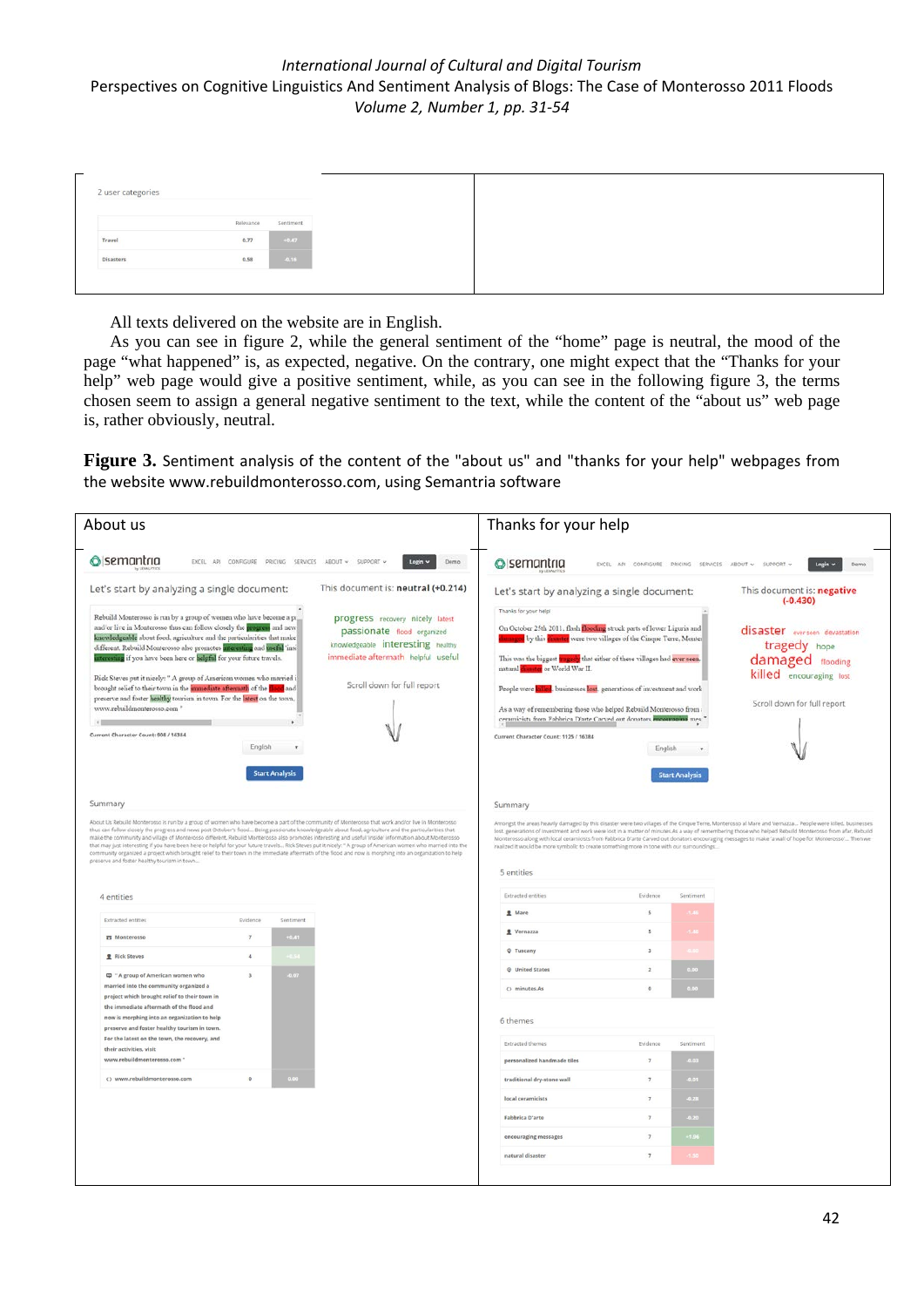| 5 themes             |                |           |
|----------------------|----------------|-----------|
| Extracted themes     | Evidence       | Sentiment |
| American women       | 7              | $+0.45$   |
| immediate aftermath  | $\overline{7}$ | $-2.29$   |
| healthy tourism      | $\overline{7}$ | $+1.20$   |
| future travels       | $\overline{7}$ | $+0.99$   |
| Monterosso different | $\overline{7}$ | $+1.10$   |
| 3 user categories    |                |           |
|                      |                |           |
|                      | Relevance      | Sentiment |
| Agriculture          | 0.85           | $+0.21$   |
| Travel               | 0.81           | $+0.21$   |
| Food                 | 0.54           | $+0.25$   |

We have also considered the contents of the website www.Buongiornomonterosso.com, in the Italian version. The results obtained using Semantria software are shown and commented in figure 4.

**Figure 4.** Sentiment analysis of the content of the "about us" and "thanks for your help" webpages from the website www.rebuildmonterosso.com, using Semantria software

| © semantria                                                                                                                                                                                                                                                                                                                                                                                                                                                                                                                                                                                                                                                                                                                                                                                                                                                                                                                                                                                                                                                                                                                                                                                                                                                                                                                                                                                                                                                                                                                                                                                                                                                   |                                                | <b>GIODODT U</b>                                                                                                                                                                                                                                                                                                               |
|---------------------------------------------------------------------------------------------------------------------------------------------------------------------------------------------------------------------------------------------------------------------------------------------------------------------------------------------------------------------------------------------------------------------------------------------------------------------------------------------------------------------------------------------------------------------------------------------------------------------------------------------------------------------------------------------------------------------------------------------------------------------------------------------------------------------------------------------------------------------------------------------------------------------------------------------------------------------------------------------------------------------------------------------------------------------------------------------------------------------------------------------------------------------------------------------------------------------------------------------------------------------------------------------------------------------------------------------------------------------------------------------------------------------------------------------------------------------------------------------------------------------------------------------------------------------------------------------------------------------------------------------------------------|------------------------------------------------|--------------------------------------------------------------------------------------------------------------------------------------------------------------------------------------------------------------------------------------------------------------------------------------------------------------------------------|
| EXCEL API                                                                                                                                                                                                                                                                                                                                                                                                                                                                                                                                                                                                                                                                                                                                                                                                                                                                                                                                                                                                                                                                                                                                                                                                                                                                                                                                                                                                                                                                                                                                                                                                                                                     | CONFIGURE<br><b>PRICING</b><br><b>SERVICES</b> | ABOUT<br>Login v<br>Demo                                                                                                                                                                                                                                                                                                       |
| Let's start by analyzing a single document:                                                                                                                                                                                                                                                                                                                                                                                                                                                                                                                                                                                                                                                                                                                                                                                                                                                                                                                                                                                                                                                                                                                                                                                                                                                                                                                                                                                                                                                                                                                                                                                                                   |                                                | This document is: neutral (+0.031)                                                                                                                                                                                                                                                                                             |
| Il diario del disastro<br>Un temporale autorigenerante ha scaricato 472 mm in 6 ore a Brugnato.<br>La stazione di Monterosso ha smesso di funzionare durante l'evento, prima del guasto ha regi<br>quantitativo di pioggia medio di un anno intero.<br>8.25 Ottobre 2011 è un giorno che Monterosso non dimenticherà mai.<br>La pioggia torrenziale e continua è iniziata nella mattinata. Un muro d'acqua impenetrabile<br>confine visivo di tutte le Cinque Terre, ma nonostante l'incredibilità del rovescio nessuno im<br>Dopo circa cinque ore di ploggia incessante la via principale del paese. Via Roma, ha inizi<br>Comunale di Protezione Civile, reduci dal repentino sgombro delle strutture scolastiche, har<br>Tale operazione e' risultata insufficiente al defluire della quantità d'acqua piovana e da que<br>propria alluvione, Instancabilmente e velocemente i volontari di Protezione Civile si sono pri<br>di pranzo nei locali si trovavano. Aumentava di minuto in minuto la forza dell'acqua: la strac<br>Frastuono, confusione, incredulità e profonda paura di fronte alla repentinità e alla dimensio<br>Nella giornata del 25 ottobre 2011 in poche ore sono state stimate circa 530/540 mm di più<br>ployosi di un anno intero.<br>Le ore successive sono state d'ansia per la conta delle persone disperse.<br>Il volontario Sandro Usai ha perso la vita durante le operazioni di messa in sicurezza di al<br>silenzio surreale: la portata della distruzione veniva osservata con stupore che non lasciava g<br>Ma la reazione orgoglicoa c'è stata e con i primi aiuti di forze armate e di volontari il paese si<br>tempo. |                                                | stimano evento calamitoso scosso<br>rimuovere prodigati crescendo Frastuono<br>funzionare evacuare volontari<br>forze armate piozgia incessante:<br>Scroll down for full report                                                                                                                                                |
|                                                                                                                                                                                                                                                                                                                                                                                                                                                                                                                                                                                                                                                                                                                                                                                                                                                                                                                                                                                                                                                                                                                                                                                                                                                                                                                                                                                                                                                                                                                                                                                                                                                               |                                                |                                                                                                                                                                                                                                                                                                                                |
| Current Character Count: 2373 / 16384                                                                                                                                                                                                                                                                                                                                                                                                                                                                                                                                                                                                                                                                                                                                                                                                                                                                                                                                                                                                                                                                                                                                                                                                                                                                                                                                                                                                                                                                                                                                                                                                                         |                                                |                                                                                                                                                                                                                                                                                                                                |
|                                                                                                                                                                                                                                                                                                                                                                                                                                                                                                                                                                                                                                                                                                                                                                                                                                                                                                                                                                                                                                                                                                                                                                                                                                                                                                                                                                                                                                                                                                                                                                                                                                                               | Italian<br><b>Start Analysis</b>               |                                                                                                                                                                                                                                                                                                                                |
| Summary                                                                                                                                                                                                                                                                                                                                                                                                                                                                                                                                                                                                                                                                                                                                                                                                                                                                                                                                                                                                                                                                                                                                                                                                                                                                                                                                                                                                                                                                                                                                                                                                                                                       |                                                |                                                                                                                                                                                                                                                                                                                                |
|                                                                                                                                                                                                                                                                                                                                                                                                                                                                                                                                                                                                                                                                                                                                                                                                                                                                                                                                                                                                                                                                                                                                                                                                                                                                                                                                                                                                                                                                                                                                                                                                                                                               |                                                | Si stimano circa 530/540 mm il quantitativo di pioggia medio di un anno intero La pioggia torrenziale e continua è iniziata nella mattinata Nella giornata<br>del 25 ottobre 2011 in poche ore sono state stimate circa 530/540 mm di ploggia sul territorio delle Cinque Terre, il quantitativo medio di eventi piovosi di un |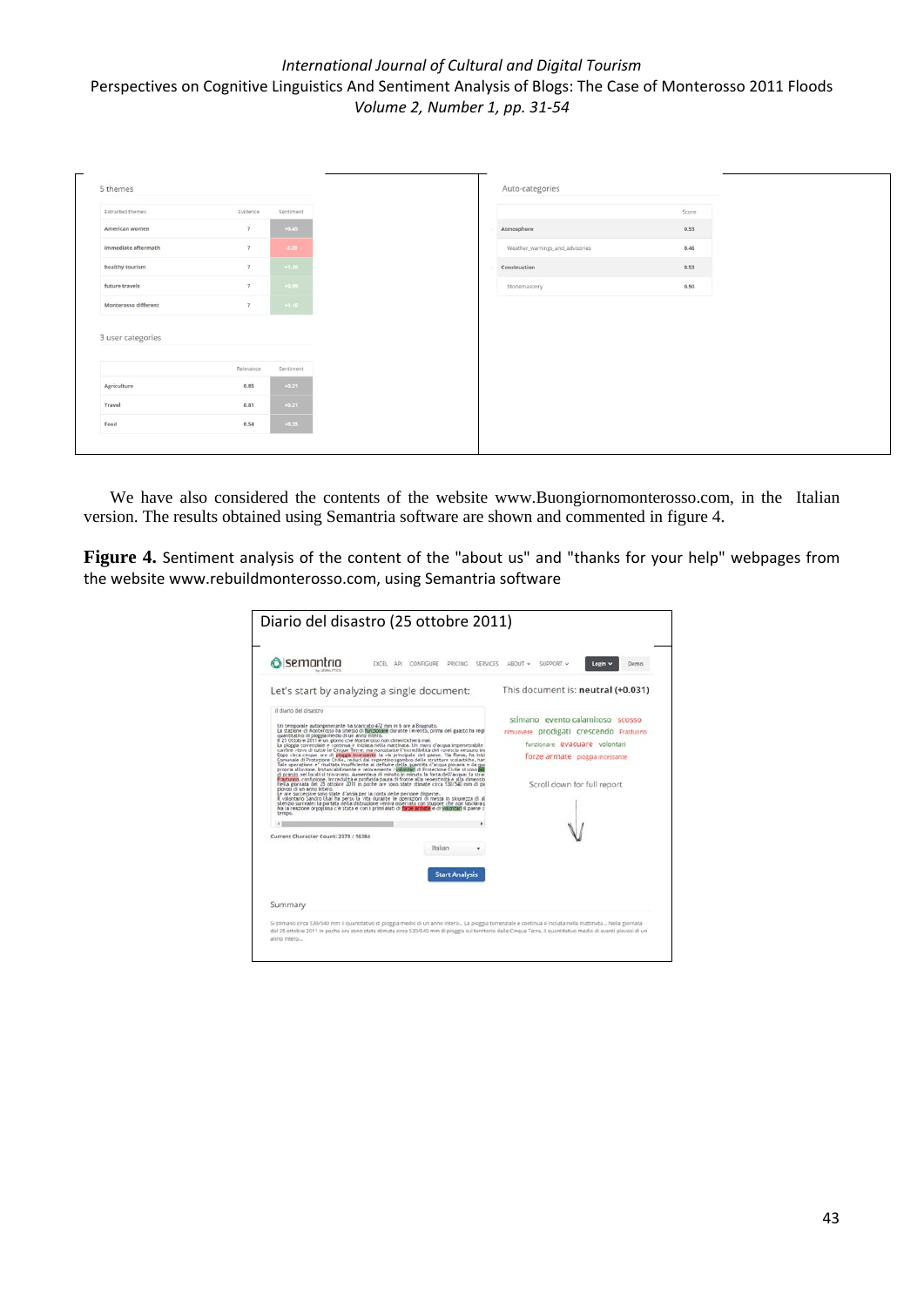| Extracted entities               | Evidence       | Sentiment |
|----------------------------------|----------------|-----------|
| <b>百 Protezione Civile</b>       | $\overline{4}$ | $-0.71$   |
| <> 25 ottobre 2011               | $\overline{4}$ | $-0.40$   |
| <b>Q</b> Brugnato                | $\mathbf{1}$   | $+1.45$   |
| Sandro Usai                      | $\mathbf{1}$   | 0.00      |
| 10 themes                        |                |           |
| <b>Extracted themes</b>          | Evidence       | Sentiment |
| anno intero                      | $\overline{7}$ | $+0.56$   |
| immaginava la tragica evoluzione | $\overline{4}$ | $+0.02$   |
| fronte ad una vera               | $\overline{4}$ | $-0.03$   |
| ansia per la conta               | $\overline{4}$ | $_{0.00}$ |
| ore a Brugnato                   | $\overline{4}$ | $+0.01$   |
| stazione di Monterosso           | $\overline{4}$ | $+0.15$   |
| mm il quantitativo               | $\overline{4}$ | $+0.38$   |
| è un giorno                      | $\overline{4}$ | $+0.27$   |
| iniziata nella mattinata         | $\overline{4}$ | $+0.14$   |
| annullava il contorno            | $\overline{4}$ | $+0.03$   |
| 2 user categories                |                |           |
|                                  | Relevance      | Sentiment |
| Tempo                            | 0.57           | 0.00.     |
| Elezioni                         | 0.51           | 0.00      |

The sentiment analysis of the contents (in Italian) of the website "buongiornomonterosso.com" has been less significant because the website is rich with images and contains few textual parts.

We have to consider, in fact, that the website was created by the municipality of Monterosso to inform citizens and interested people about the reconstruction of the sites after the disaster. Therefore, most of the website is devoted to images, short comments and news.

The only page related to the actual disaster that occurred is called "Diario del disastro (25 ottobre 2011)" that is, in fact, a diary recalling all the events that happened on the day of the flood. As a result, the sentiment analysis could only be performed on this page as it would lead to a neutral result.

The result obtained with our procedures written in R confirm what we obtained with the described free tools. In particular, we have analyzed the webpage from the website www.rebuildmonterosso.com both using the database used in Minqing and Bong, 2004 and the scores obtained using the AFINN list of negative and positive words. Results are shown in table 1.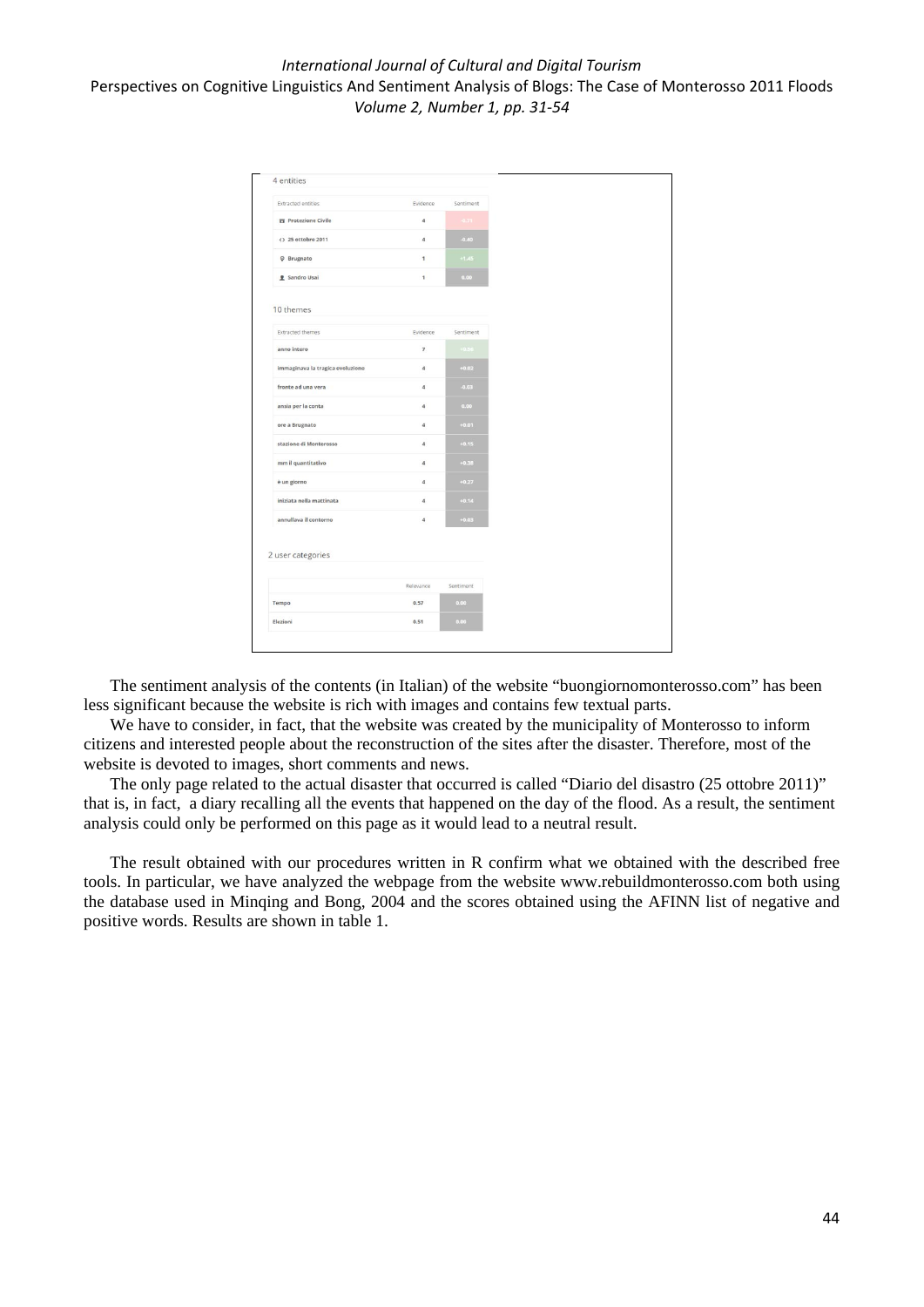**Table 1.** Write summary table obtained by the sentiment analysis performed on the webpages of "www.rebuildmonterosso.com".

|                         | Results obtained<br>by Minging and<br>Bing's database of<br>words | <b>Scores</b><br>obtained using<br>the AFINN list<br>of words |            |     |             |
|-------------------------|-------------------------------------------------------------------|---------------------------------------------------------------|------------|-----|-------------|
| Considered<br>webpage   | Score                                                             | Vneg o negV?                                                  | <b>Neg</b> | Pos | Vpos o posV |
| About us                | neg: 0; pos: 12                                                   | $\Omega$                                                      | $\Omega$   | 9   | $\Omega$    |
| Home                    | neg: 15 - pos: 20                                                 | $\Omega$                                                      | 12         | 19  | $\Omega$    |
| Thanks for your<br>help | neg: 9 - pos: 5                                                   | $\Omega$                                                      | 8          | 6   | $\Omega$    |
| What happened           | neg: 26 - pos: 25                                                 | 0                                                             | 21         | 20  | $\Omega$    |

The page "About us" generally resulted, with both procedures, more positive than negative.

Also the "Home" page resulted, in general, positive, but, considering the slight difference between the two positions, that could be seen as a neutral result, thus confirming the results obtained with the free tool Semantria.

The page "Thanks for your help" gave us a general negative sentiment, while in the page "What happened" we can observe a more negative mood even if, also in these two cases, the slight difference between the two positions could be seen as a neutral general feeling. This latter analysis seems to be more accurate than those performed using the tool Semantria.

Due to the use of Italian, on the page "Diario di un disastro (19 ottobre 2011)" from the website "www.buongiornomonterosso.com" we performed the sentiment analysis only using the Minqing and Bong database, translating terms into Italian.

In this case, we obtained the score: pos 6 and neg 19

Unlike the neutral score obtained with the tool Semantria, in this case the general mood results negative.

In the following section we will discuss the results obtained performing the sentiment analysis using the tool Socialmention<sup>7</sup> on the web sphere.

We tried different keywords to perform the search all over the web, but the most significant ones where "monterosso", "alluvione" (flood), "2011".

The most recurrent keywords linked to the event and extracted from the messages on the web are shown in figure 5 and are, in fact, strictly related to the event.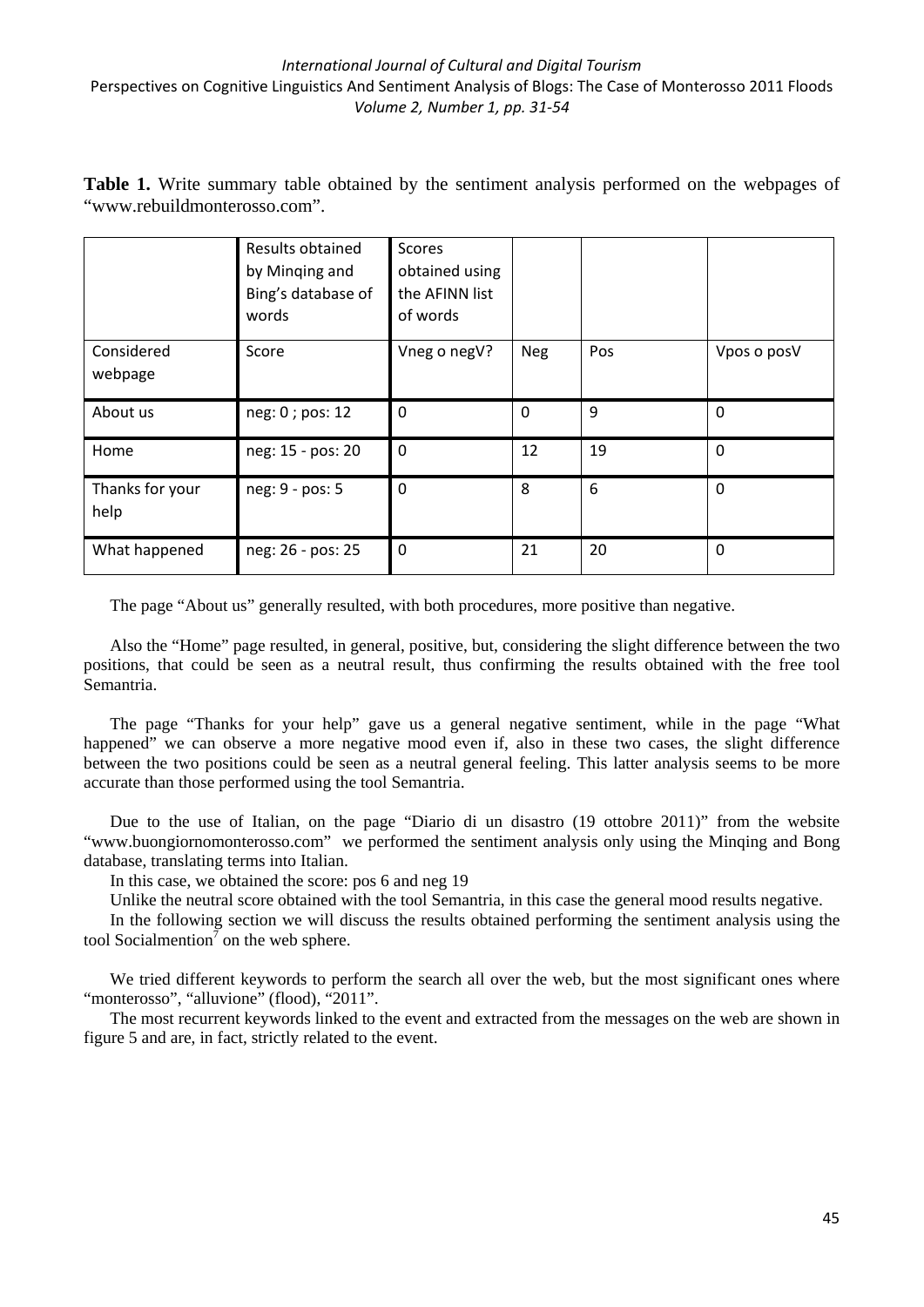### **Figure 5.** Global results obtained using the Socialmention tool on the social sphere.



The detected general sentiment is neutral and most of the messages are in the form of videos on YouTube and derived from blogs (see figure 6).

**Figure 6.** Most comments consist in videos from the web.

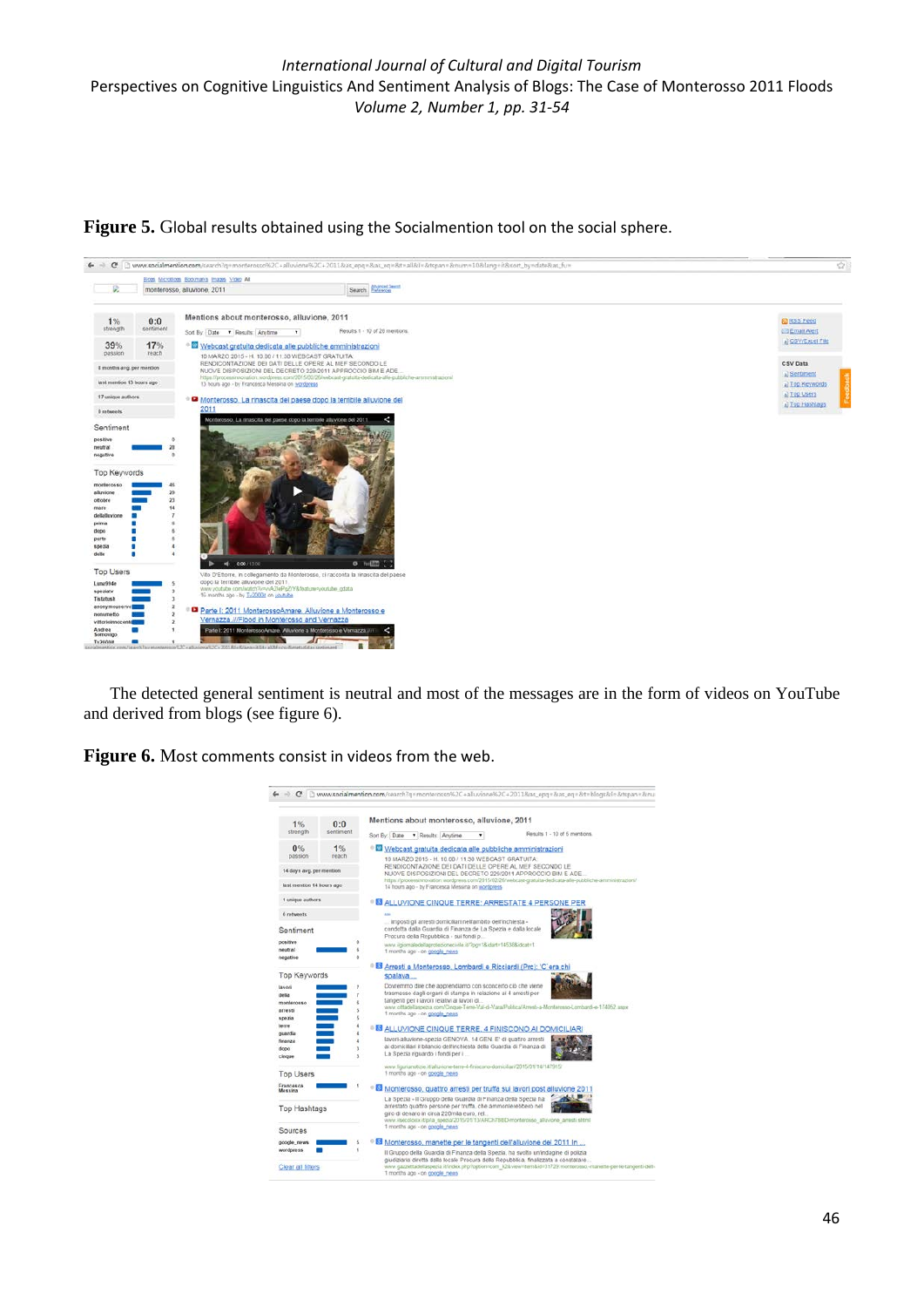To complete our analysis, we show the results obtained analyzing tweet by Topsy. We have retreived all the tweets from 25 October 2011 to January 2015. As you can see in the following figure, the largest number of tweets has been posted in the first month after the flood, were mainly related to the damages caused by the disaster, and expressed a general negative sentiment.





One year after the flood, tweets were much fewer and were divided into those dealing with recovery works and those aiming at reminding that the flood was not to be forgotten. The general mood is, in this case, positive.

**Figure 8.** Trends of tweets one, two and three years after the flood.

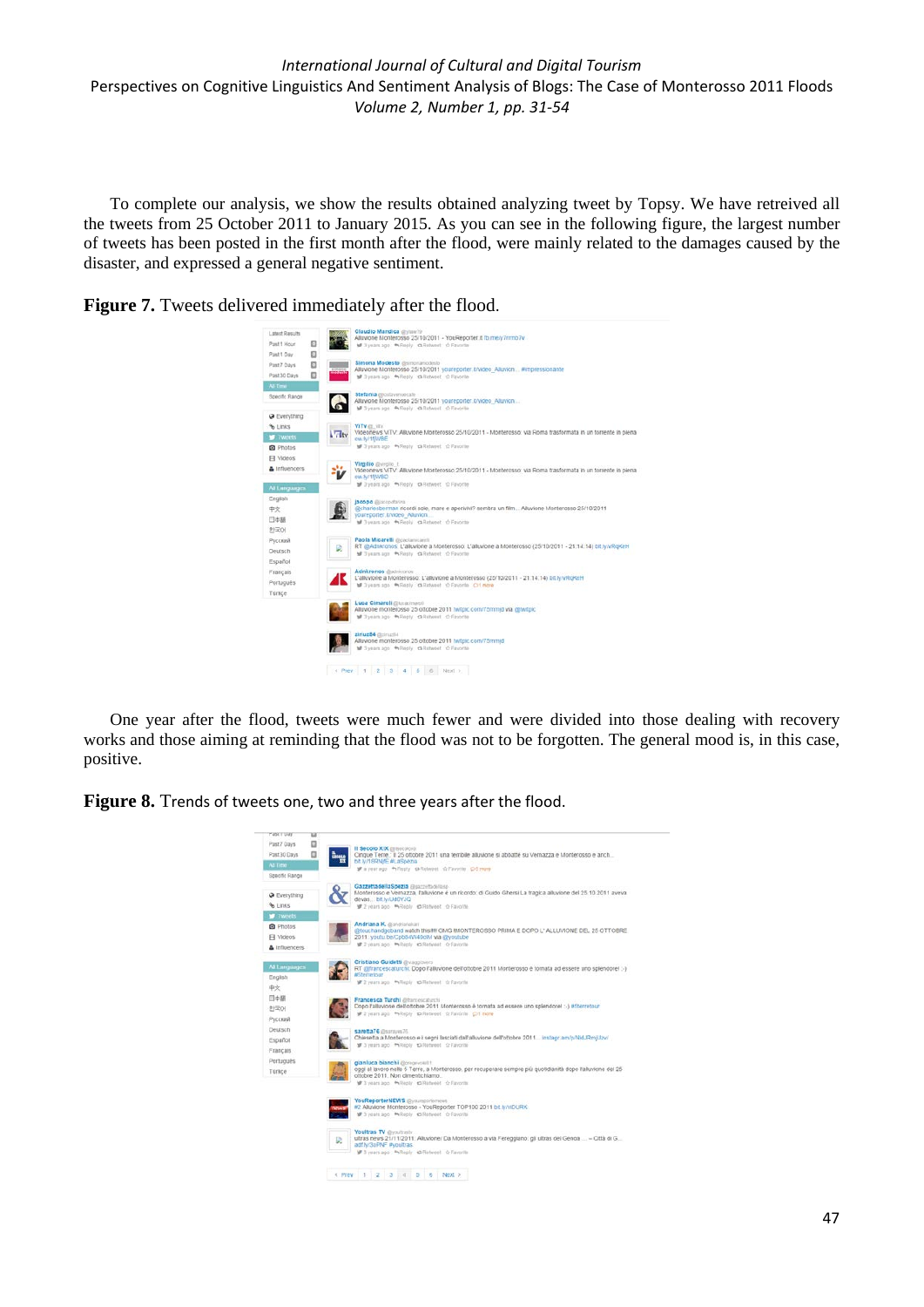More recently, six months ago, the number of tweets drastically declined, while it became again high in the last month in the wake of the corruption news related to the reconstruction of Monterosso's sites. The sentiment is, therefore, generally negative.

### **Figure 9.** More recent tweets.

| <b>TOPSY</b>                                                                         | monterosso, altuvione, 2011                                                                                                                                                                                                                                                                                                                                                                      | a                                                                                                           | Sort by newest - | $^{\circ}$ |
|--------------------------------------------------------------------------------------|--------------------------------------------------------------------------------------------------------------------------------------------------------------------------------------------------------------------------------------------------------------------------------------------------------------------------------------------------------------------------------------------------|-------------------------------------------------------------------------------------------------------------|------------------|------------|
| Latest Results<br>o<br>Past 1 Hour<br>۵<br>Past 1 Day                                | Lavori dopo alluvione 2011, a Monterosso quattro arresti per tangenti<br>primocanale /thotpie/favori-dopo-alluvione-2011-a-monterosso-quattro-arresti-per-tangenti-151242.html<br>MarcoSS De Ferrari @marcoSstars<br>言語<br>Lavori dopo alluvione 2011, a Monterosso qualtro arrest per tangenti, La Spezia - #Regione #Liguria go shr.lc/1xXEuxE via<br>@Shareanong                              |                                                                                                             |                  |            |
| o<br>Past 7 Days<br>o<br>Past 30 Days<br>All Time<br>Specific Range                  | S a month ago M Reply 43 Retweet @ Favorite CS more<br>GazzettadellaSpezia @gazzetadellaso<br>spala bit.ly/fxoKWZQ<br>S a month ago Milleply califatered criticonte                                                                                                                                                                                                                              | Monterosso, PRC "Ancora una volta emerge il malaffare 5 Terre, ma durante l'alluvione del 2011 c'era chi    |                  |            |
| <b>O</b> Everything<br>$%$ Links<br><b>V</b> Tweets<br><b>Q</b> Photos<br>Fil Videos | Monterosso, quattro arresti per truffa sui lavori post alluvione 2011<br>iteccionix itipita_spezia/2015/01/13/ARCh7BBD-monterosso_alluvione_arrest_shtml<br>SerFiss Contrilso<br>RT @MII Vigliero: Monterosso, quatro arrest per trutta sui lavori post alluvione 2011 ilseccioni: (Upña_spezia/20 Flouli<br>M a month ago *ARaphy 43 Retweet @ Favorite CH6 more<br>Miti Vigliero dimiti vidimo |                                                                                                             |                  |            |
| & Influencers<br>All Languages                                                       | S a month ago * Riggly @ Retweet Of Favorite Of more<br>OssMeteoGeoRaffaelli @cosmotocharpohe                                                                                                                                                                                                                                                                                                    | Monterosso, quattro arresti per truffa sui lavori post alluvione 2011 ilsecoloxix.it/p/la_spezia/20. #touti |                  |            |
| English<br>中立<br>日本語                                                                 | Fa month ago MRaply @Ratweet @Favorile<br>fiordisale difordisale                                                                                                                                                                                                                                                                                                                                 | RT @primocanale: Lavori dopo alluvione 2011, a Monterosso quattro arresti per tangenti ilt.tt/twVNi3m       |                  |            |
| 한국어<br>Русский<br>Deutsch                                                            | of a room ago *Neply coRetweet criticonte                                                                                                                                                                                                                                                                                                                                                        | RT @primocanale: Lavori dopo alluvione 2011, a Monterosso quattro arresti per tangenti ift.tt/twVN3m        |                  |            |
| Español<br>Français<br>Português                                                     | paolo chiono dipaciachiano<br>Fa month ago MRsply GRetweet O Favorite                                                                                                                                                                                                                                                                                                                            | Lavori dopo alluvione 2011, a Monterosso quattro arresti per tangenti fo.me/1A7e8ILDT                       |                  |            |
| Türkçe                                                                               | Gianandrea Zagato I<br>communicationadylanr./Meeb<br>Cristina Maria (Imariateresac)<br>RT @gzagatoblog: Monterosso, quatro arresti per truffa sui lavori post alluvione del 2011 in tri yhūXVA #gzagato http://t.co/3kue<br>Fa month ago +Reply 43Retweet of Favorite O14K more                                                                                                                  |                                                                                                             |                  |            |

As mentioned before, we have also performed sentiment analysis on tweets retrieved from the page <https://twitter.com/RBMonterosso> using a procedure that is specifically written in R environment. We considered all the 147 tweets from the user RBMonterosso from the day of the flood to present and analyzed them with the procedure. The results were the following:

3 tweets with score -2

6 tweets with score -1

102 tweets with score 0

31 tweets having score 1

5 tweets scored 2

Where the sign "-" indicates a negative feeling, the sign "+" stands for a positive feeling, while if the score is 0 that means we have a neutral feeling.

Our procedure also provides the cloud of words that are mostly used by the user @RBMonterosso, shown in figure 10.

**Figure 10.** The cloud of the most frequently used words by the user @RBMonterosso on Twitter obtained with our R written procedure.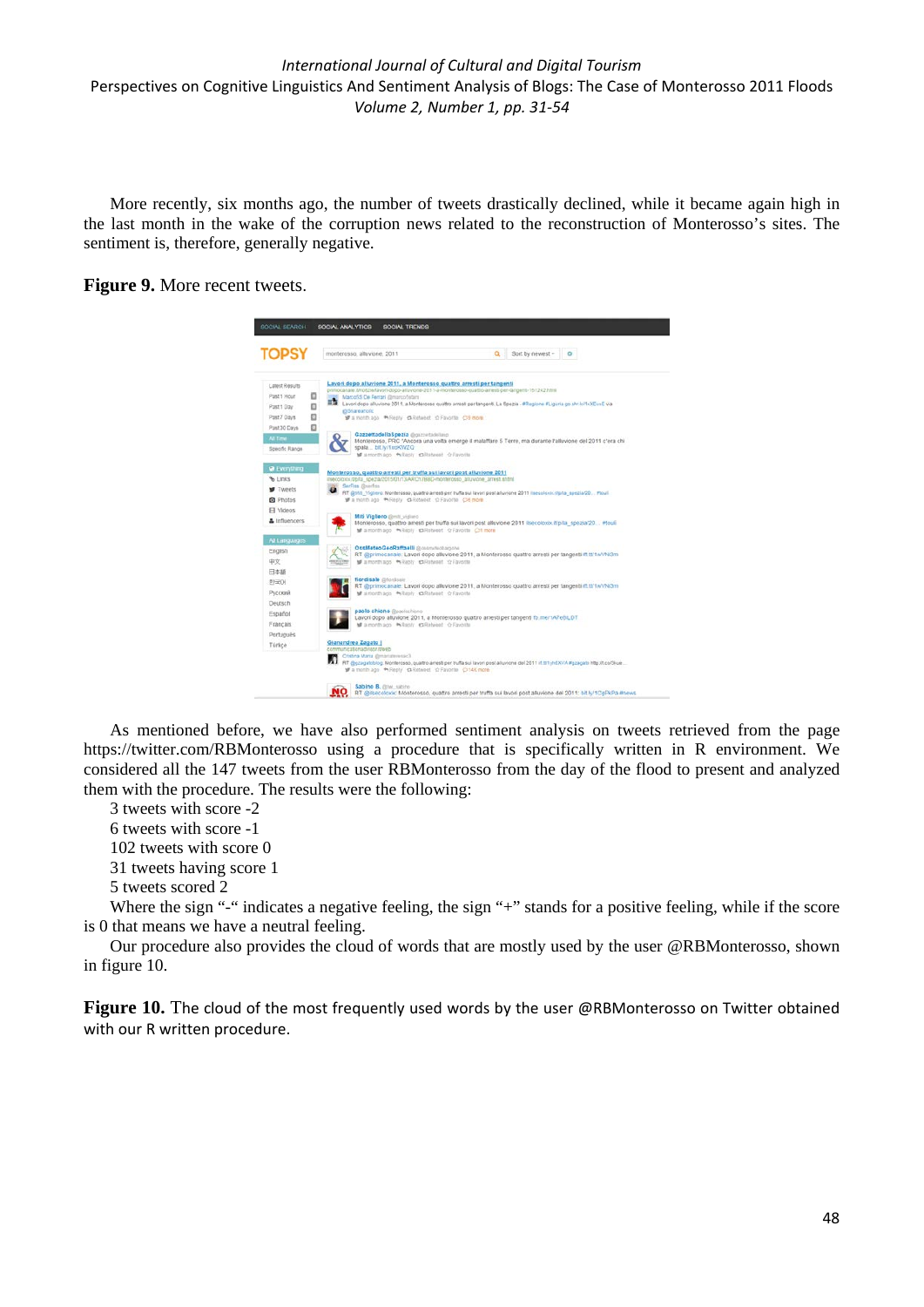

### **4. Detection And Categorization Of Comments: Towards A New Model**

In the following we propose a model to recognize and categorize positive, negative or neutral comments, based on machine learning methods. This solution guarantees higher reliability and presents the advantage of constant refining by simply increasing the number of cases used for the training of the methods.

### *4.1 Tools and methods*

Considering the eterogeneicity of the textual contents present on social media, we used a pre-processing system for texts based on the recognition of "parts of the speech" (grammatical content), allowing us not to refer just to the frequency of the most recurrent words for the considered categories (positive, negative).

The procedure has been implemented using the statistical software R-cran. To implement the model for the algorithm extracting textual contents from the web and for the pre-processing of the obtained texts, we used several R-package, such as RTextTools; e1071; koRpus; NLP; tm; qdap; data.table; stringr; NLP; foreach; doParallel; compiler; lattice; ggplot2; caret; kernlab; plyr; textcat.

First of all, we needed to find a dataset of categorized comments, either for Italian and for English. In the latter case, our basis was a dataset of comments from several movies, categorized in positive and negative, extracted from the polarity dataset 2.0 [\(http://www.cs.cornell.edu/people/pabo/movie-review-data/\)](http://www.cs.cornell.edu/people/pabo/movie-review-data/).

As to the Italian language, considering the absence of a similar dataset, we needed to create and use an automatic algorithm extracting comments from Tripadvisor. This choice has been encouraged by the presence of a preference level (from 5 stars to 1 stars) accompanying each comment. 4 and 5 stars were categorized as positive comments, 1 and 2 as negative comments while three stars was regarded as neutral comment.

The extraction algorithm of comments from Tripadvisor is based on the manipulation of the content of the web pages, structured using markup languages, allowing us to access text and metadata (evaluation, date...) through the recall of their respective tags.

To encode the text content in the corresponding grammatical categories, we used TreeTagger, a tool for annotating text that recognizes the "part of the speech", created by the Institute for Computational Linguistics of the University of Stuttgart.

The dataset used for the English language contains 1,000 positive comments and 1,000 negative comments, 800 of which, for each category, have been used for the training of the models, while the remaining 200 were used for testing.

The Italian dataset derives from an extraction process of the comments delivered on Tripadvisor, using, the following tourist areas/sights: Museo della scienza e della tecnologia Leonardo da Vinci – Milan; Colosseo – Rome; Duomo – Milan; La Scala – Milan; Pompei – Naples; Palazzo dei Normanni – Palermo;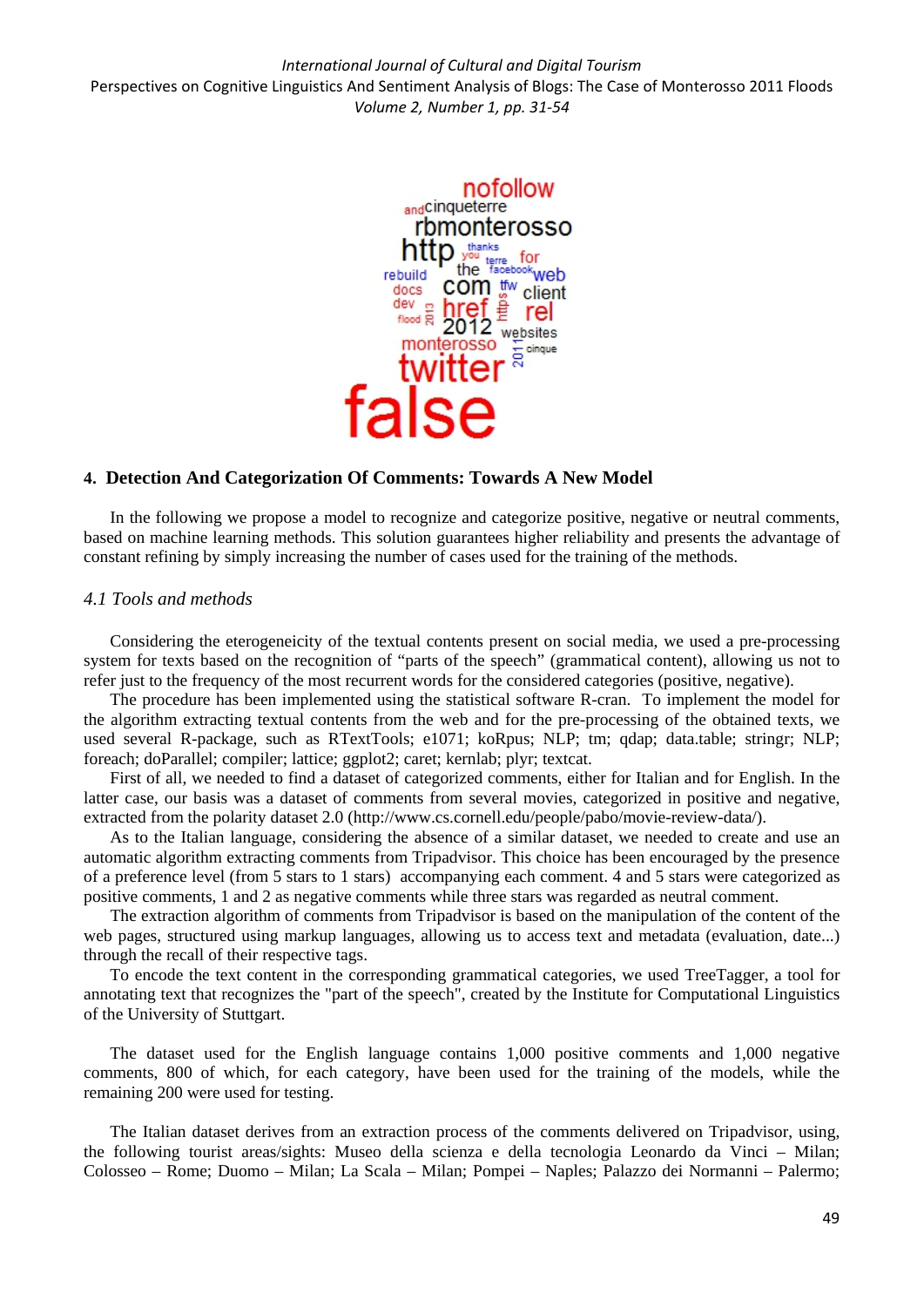Museo egizio – Turin; Acquario di Genova – Genoa; Porto antico – Genoa; Museo della scienza – Trento; L'ultima cena – Milan; Torre di Pisa – Pisa; Canal Grande – Venice; Basilica di San Marco – Venice; Piazzale Michelangelo – Florence; Duomo – Florence; Campo Felice – l'Aquila; Stazione Centrale – Bologna; Stazione Centrale – Milan; Stazione Torino porta Susa – Turin; Stazione Termini – Rome; Stazione Centrale – Naples.

Also in this case we used 800 positive e 800 negative comments for the training of the supervised model.

Each comment has been divided into token and every token has been transformed into its grammatical component through the treetag (http://www.cis.uni-muenchen.de/~schmid/tools/TreeTagger/; http://www.ims.uni-stuttgart.de/forschung/ressourcen/werkzeuge/treetagger.en.html). Each sentence has been therefore considered for the frequency of the distribution of the grammatical elements.

Each sentence was analyzed considering the length of the different token. From this analysis, we created a matrix containing the frequency of the different lengths of each sentence, arbitrarily choosing a maximum length of 14 characters.

We also used the amount of "positive" or "negative" words within comments as an input variable (Minqing and Bing, 2004).

The aim of this pre-processing is to avoid depending on the context in which the textual content is produced, and then on the frequency that a certain kind of word can assume in a certain situation and not in another.

#### *4.2. Results And Discussion*

Both for the English and for the Italian version, we created different models of svm and neural networks, whose precision (accuracy) is summarized in the following table.

| model               | Italian accuracy | english accuracy |
|---------------------|------------------|------------------|
| nnet                | 0,7258318        | 0,6317475        |
| PCAnnet             | 0,7350409        | 0,6789958        |
| svm linear          | 0,752004         | 0,6427962        |
| <b>Issym</b> radial | 0,680904         | 0,6607845        |
| svm radial          | 0,7508794        | 0,7347118        |
| swn radial C        | 0,7463426        | 0,7278892        |
| swm radial W        | 0,7553901        | 0,7352255        |

**Table 2.** Precision (accuracy) obtained by the different models of svm used.

The results show a level of confidence that ranges between 70 and 76%. These findings provide hope for wide margins for improvement, through a rethinking of the variables to exclude those of low relevance in building the model.

The following figure shows the relevant variables detected using the best models in both languages.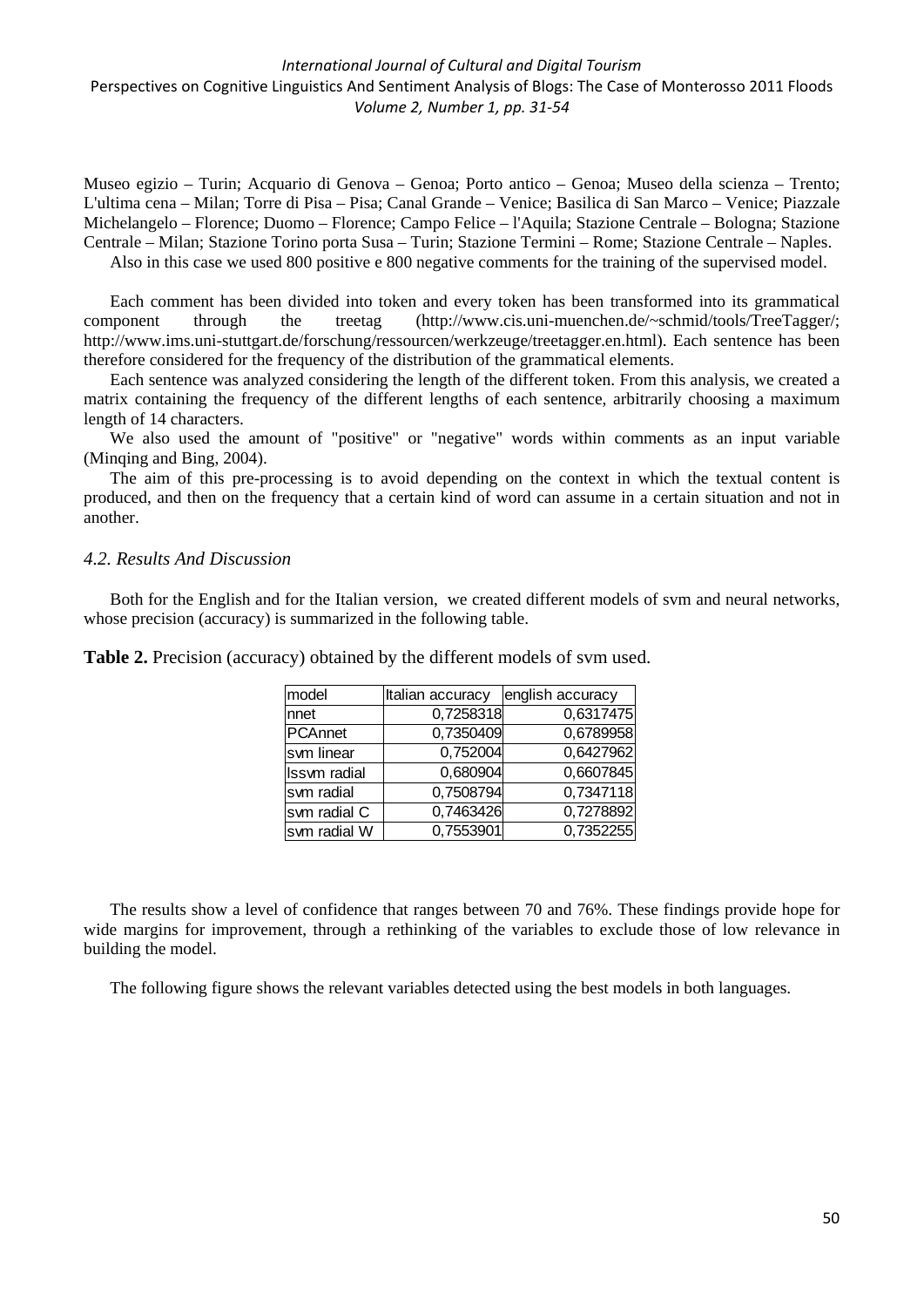

**Figure 10.** Relevant variables detected using svm radial W in Italian.

svm radial W - it

**Figure 11.** Relevant variables detected using svm radial W in English.



svm radial W - en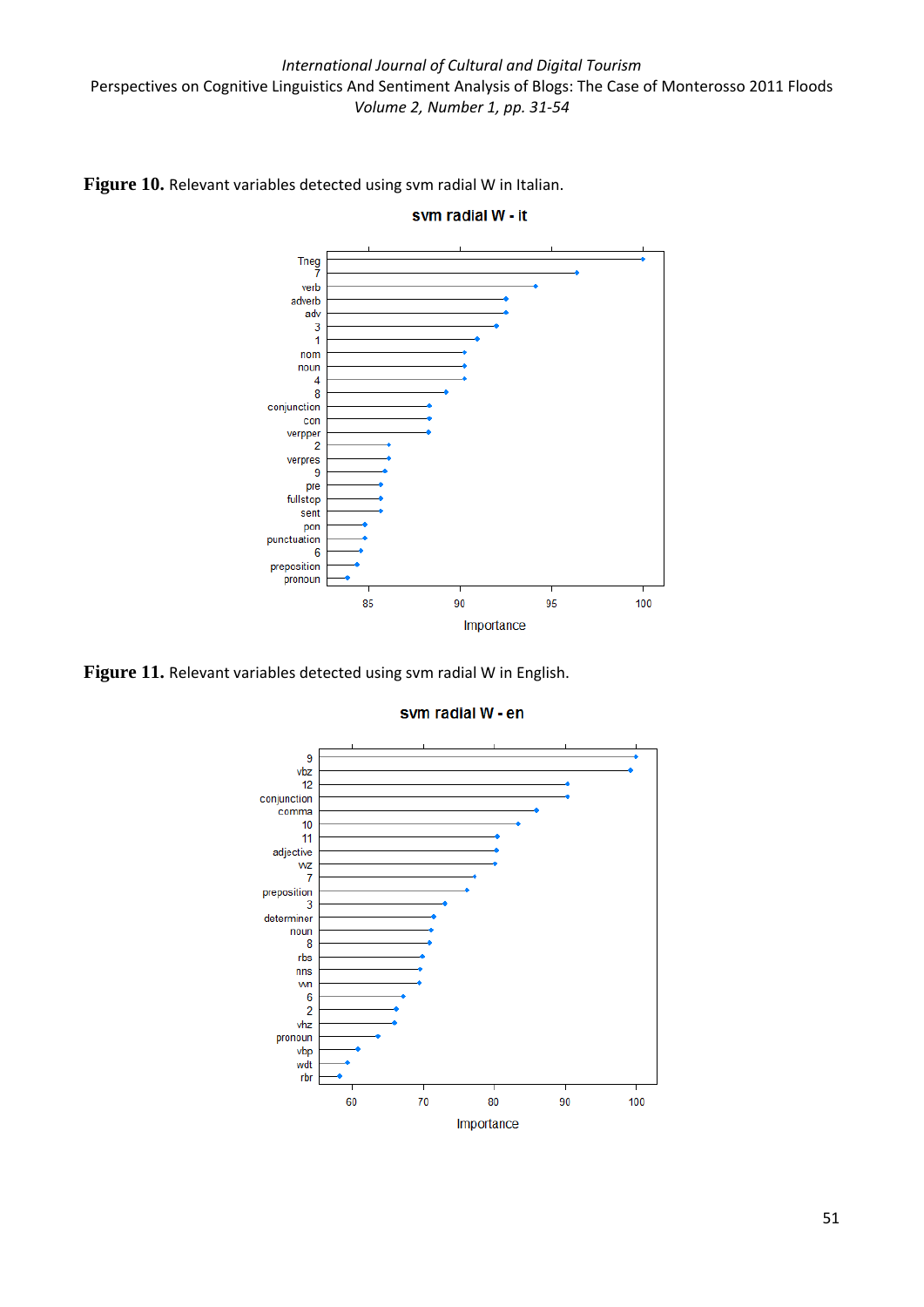This methodology can be easily adapted to the text content delivered in the web, especially for the evaluation of texts freely written, without any limit to comply with.

To apply this method to the analysis of text content delivered on Twitter and other social media, it is necessary to adapt the model, considering, in the case of Twitter, only comments with 140 characters or less.

The analysis of the grammatical content of comments becomes a less reliable tool where neologisms, abbreviations, symbolic characters instead of words, or emoticons appear in the text, because these words and symbols contextualize the text within a frame that enhances or weakens or overturns the expressed meaning.

Comments made through web-scraping, limited to those whose content is below 140 characters, were little more than 100 for the negatives, and a few hundred for positives. These numbers limit the use of machine learning methods which require a much higher amount of data to reach satisfactory levels of reliability.

#### **5. Conclusions And Further Developments**

The aim of this study has been to explore the use of web resources to trace the discursive strategies enacted in the image restoration of the tourist destination of Monterosso. In our opinion, the findings are sufficient to be indicative of certain patterns in the data.

The use of the Internet in general, and of web 2.0 applications and services in particular, seems to confirm their functional role in delivering information and contributing to managing and – possibly recovering from – a crisis. And this appears even more striking when web-based communications from institutions (State, Region, Province, Tourist boards) are missing.

Bloggers stand out as expert testimonials, as members of communities to which they provide with updated information and suggestions. They send out persuasive and promotional messages expressing strong affection and thus a high level of involvement and empathy.

Moreover, weblogs constantly update information and follow the evolution of the situation: crisis, effects, emergency, rebuilding. This reporting is interestingly accompanied by story-telling, i.e. the narration of personal memories which contribute to depict Monterosso as appealing as it was before the flood and as appealing as it is now.

Similar choices in discursive strategies result in different and opposite suggestive effects. On the one hand, blogs underline personal experiences (especially bloggers' own experiences as visitors) and the commitment of the local community, together with volunteers and supporters engaged in the effort to take this land back to its beauty. On the other hand, blogs have evolved into more complex discursive forms and are delivered on the websites of institutions, organizations, newspapers and magazines. So in this multiplicity of voices, there are professional bloggers and individual bloggers, but the distinction between public and professional and private and spontaneous is increasingly blurring. The blogosphere has become the public sphere where opinions and consensus are realized through communicative actions, through the exchange of opinions and information. A blog "empowers individuals on many levels" (Blood 2002) and therefore one can argue that questions of power and social control come into play.

Our findings have also been supported by the sentiment analysis performed on the contents of the two considered websites.

The sentiment analysis showed that the predominant feeling was neutral over time, with a greater emphasis of the negative feeling in the stages immediately after the flood.

It must be said that little attention has been paid to texts on the two websites in terms of social weboriented communication, and that the terms chosen by webpage authors do not seem to contribute to eliciting the expected feelings.

In addition, both sites are not updated. In fact, the latest changes date back to 2013.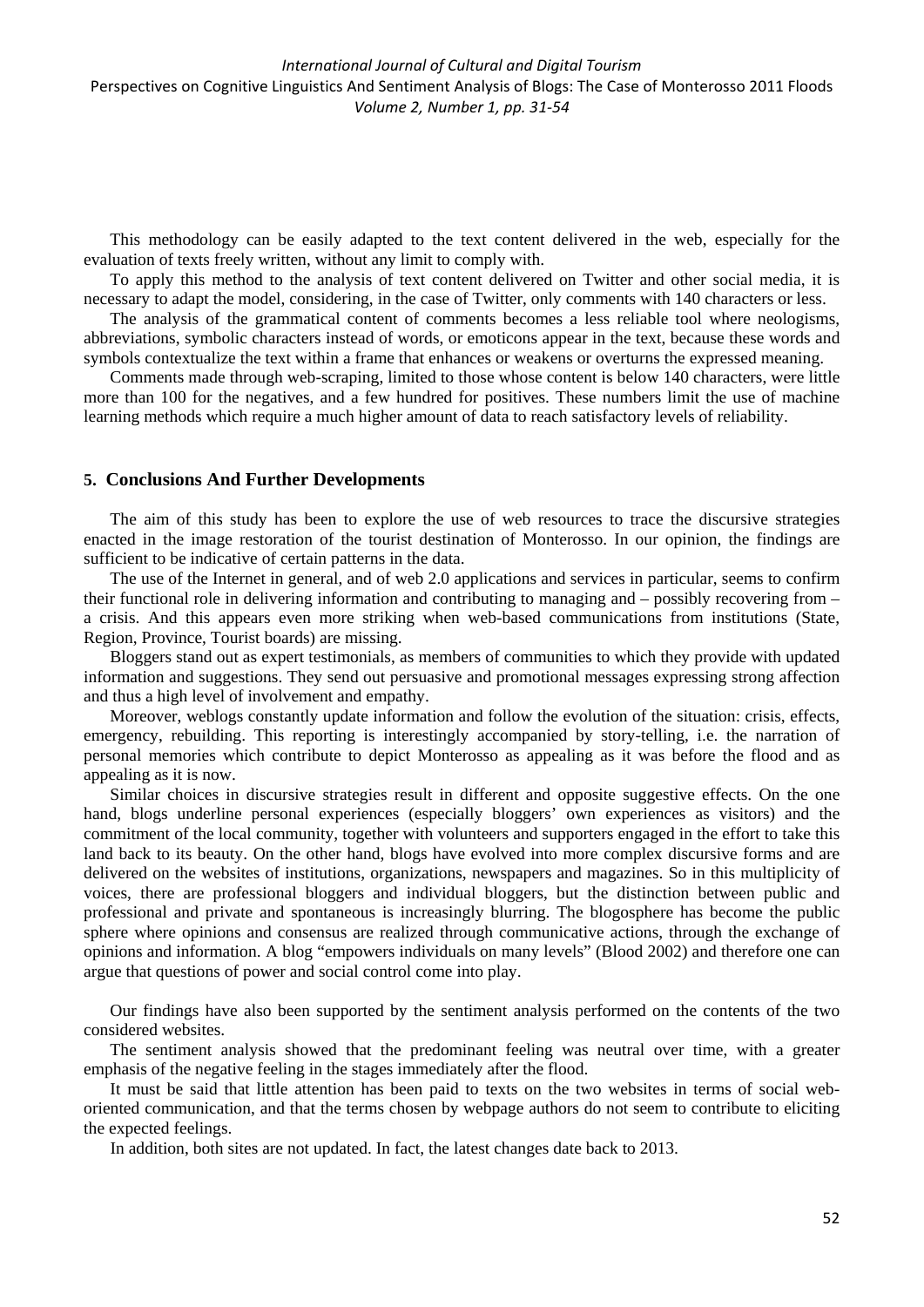Similar impressions emerged by analyzing web communication and in particular the tweets related to the flood. The tweets were numerous and showed a negative connotation during the first months after the flood, while they have dramatically decreased in the following periods, where we registered generally more positive messages, related to the reconstruction of the damaged areas.

In more recent months, the general sentiment delivered by tweets, which have increased in number again, is negative because it is linked to corruption news related to the processes of reconstruction.

In future works, we aim to refine our procedures using AI algorithms that seem more reliable (such as, for example, artificial neural networks) and also suitable to follow the sentiment over time. We also aim to refine the database of terms used to perform the sentiment analysis, with a view to creating a tool able to distinguish not only among different languages, but also different contexts and writing styles.

### **References**

Bakhtin M.M. (1981). The Dialogic Imagination: Four Essays, University of Texas Press.

- Blood, R. (2000, September 7). Weblogs: A History and Perspective. Rebecca's Pocket. Retrieved from http://www.rebeccablood.net/essays/weblog\_history.html. Accessed the 5th of June 2006.
- Bolter, J.D. (2001). Writing Space: Computers, Hypertext, and the Remediation of Print, Second Edition. Mahwah: Lawrence Erlbaum Associates.
- Fairclough, N. (1989). Language and Power. London-New York: Longman.
- Fairclough, N. (1992). Discourse and Social Change, Polity, Cambridge.
- Fairclough N. (1995). Critical Discourse Analysis, London-New York: Longman.
- Godbole, N., Srinivasaiah, M., & Skiena, S. (2007). Large-Scale Sentiment Analysis for News and Blogs. ICWSM, 7, 21.
- Habermas, J. (2006). Contemporary political philosophy: an anthology. In Goodin R. E., Pettit P., (eds.). 2nd ed., Malden, MA, Blackwell.
- Halliday, M.A.K. (1994). An Introduction to Functional Grammar, Edward Arnold, London, 94-58

Herring, S. C., Kouper, I., Paolillo, J. C., Scheidt L. A., Tyworth, M., Welsch, P., Wright, E. &

- Yu, N. (2005). Conversations in the blogosphere: An analysis 'from the bottom up'. In proceedings of the Thirty-Eighth Hawaii International Conference on System Sciences. Los Alamitos, CA: IEEE Press.
- Johnson, T.J., Kaye, B.K., et als.(2007). Every blog has its day: Politically-interested Internet users'
- perceptions of blog credibility. Journal of Computer-Mediated Communication, 13(1), article 6.
- Labov, W. (1997). Some further steps in narrative analysis. Journal of Narrative and Life History 7,395-415.

Labov, W. Waletsky, J. (1972). Narrative Analysis. Journal of Narrative and Life History, 7: 138, p. 12.

Lohr, S. (2012). The age of big data. New York Times, 11.

- McNeill, L. (2003). Teaching an Old Genre New Tricks: The Diary on the Internet. Biography: An Interdisciplinary Quarterly, 26, 24-48.
- Miller, C.R., Shepherd, D. (2004). Blogging as a Social Action: A Genre Analysis of the Weblog. Into the Blogsphere, University of Minesota.
- Minqing, H., & Bing, L. (2004). Mining and Summarizing Customer Reviews. In proceedings of the ACM SIGKDD International Conference on Knowledge, Discovery and Data Mining (KDD-2004), Aug 22- 25, Seattle, Washington, USA
- Nasukawa, T., & Yi, J. (2003, October). Sentiment analysis: Capturing favorability using natural language processing. In Proceedings of the 2nd international conference on Knowledge capture (pp. 70-77). ACM.
- Pak, A., & Paroubek, P. (2010, May). Twitter as a Corpus for Sentiment Analysis and Opinion Mining. In LREC (Vol. 10, pp. 1320-1326).
- Pang, B., & Lee, L. (2008). Opinion mining and sentiment analysis. Foundations and trends in information retrieval, 2(1-2), 1-135.